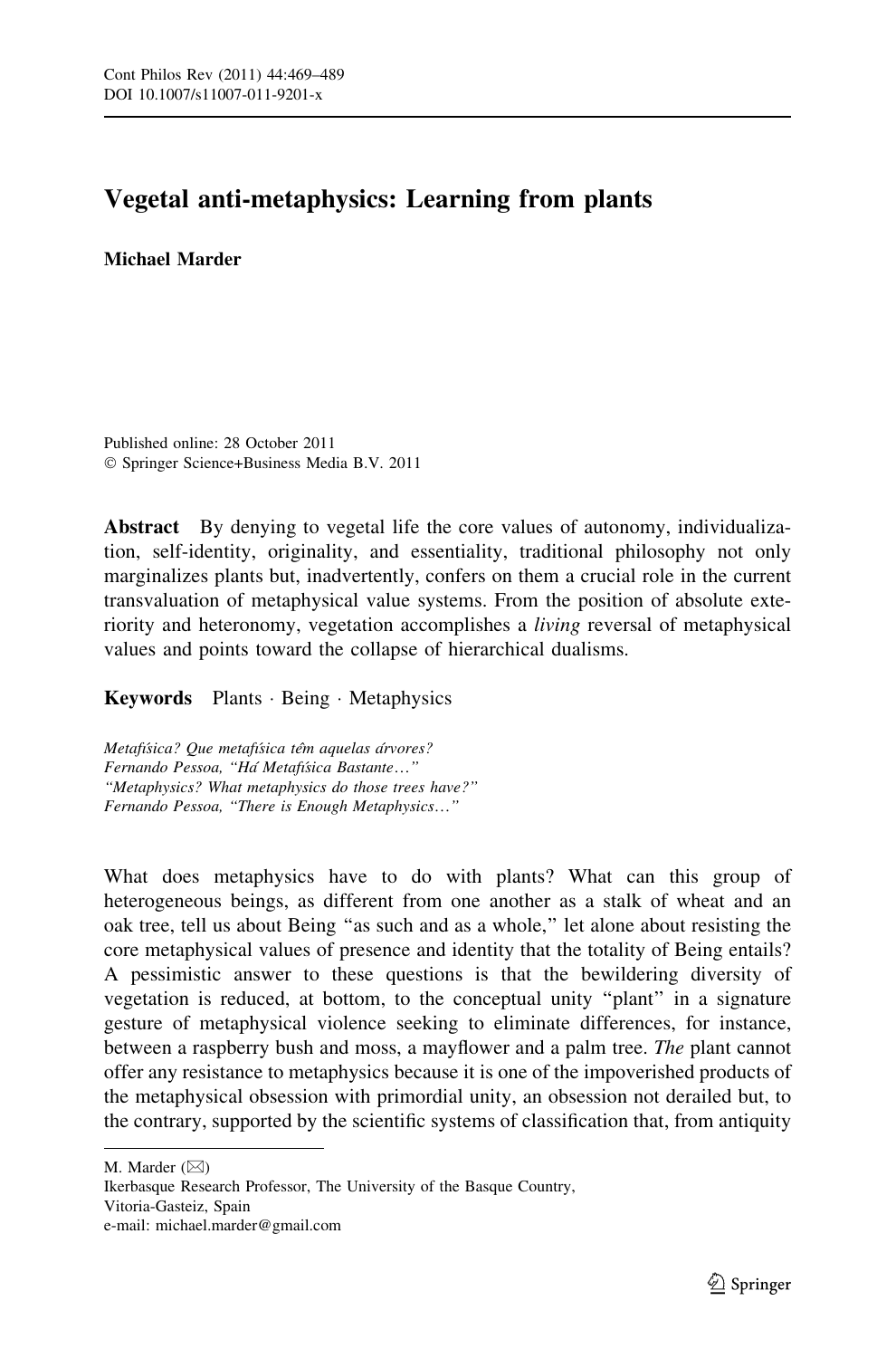onwards, have been complicit in the drive toward identity across hierarchically organized differences of species, genus, family, and so forth. The ontic manifestation of this ontological consolidation of the plant is the ''monocrop,'' such as sugar cane, which increasingly displaces varied horticultures all over the world, but, especially, in the global South. Metaphysics and capitalist economy are in unmistakable collusion, militating, as they do, against the dispersed multiplicities of human and non-human lives; economic rationality, which currently treats plants as sources of bio-energy or biofuel, converts, concretely and on a global scale, the metaphysical principles of sameness and identity into the modes of production and reproduction of material existence in toto.

That is not to say, however, that there is nothing in vegetation that escapes this double objectifying grasp. In what follows, I will argue that, by denying to vegetal life the core values of autonomy, individualization, self-identity, originality, and essentiality, traditional philosophy not only marginalizes plants but, inadvertently, confers on them a crucial role in the current transvaluation of metaphysical value systems. From the position of absolute exteriority and heteronomy, vegetation accomplishes a living reversal of metaphysical values and points toward the collapse of hierarchical dualisms. It is—to apply the categories Althusser used in his historical analysis of capitalism—the weakest link in the metaphysical chain, where the repressed contradictions are condensed into their purest state and where worn out justifications get so thin as to put the entire system on the verge of rupture.

### 1 Back to the middle: The inversions of the plant

At the inception of Western metaphysics in Plato's thought, a dire attempt is made to harness the plant for the purposes of justifying the unique theo-ontological status of the human. The highest kind of soul is housed, as Plato states in Timaeus, ''at the top of our body," akro to somati, elevating us to the position "not [of] an earthly but [of] a heavenly plant—up from the earth towards our kindred in the heaven.'' The root of the human plant is to be sought not in the ground below its feet—since this would result in a confusion with the earthly plants that, etymologically, connote something driven in, if not pushed into the ground, with the feet (*plantare*)—but in the sky, in the eidetic sphere, in topos ouranios, which bestows upon us our humanity. "For it is by suspending our head and root [kephalen kai rizan] from whence the substance of our soul first came that the divine power keeps upright our whole body."<sup>1</sup> In light of Plato's analogy, human mobility is insubstantial in comparison to the invisible rootedness (indeed, the autochthony) of the human in the realm of Ideas, the imperceptible thread that binds the top of our body, the head, to the eidetic sphere, from which it receives its nourishment and without which the heavenly plant would wither away. The soul's ground, the ethereal soil wherein it first sprouted, is the realm of Ideas, which remains responsible for the sustenance and continued existence of the psyche. Only when this tie is kept intact is the body

Plato ([1929,](#page-20-0) 90a).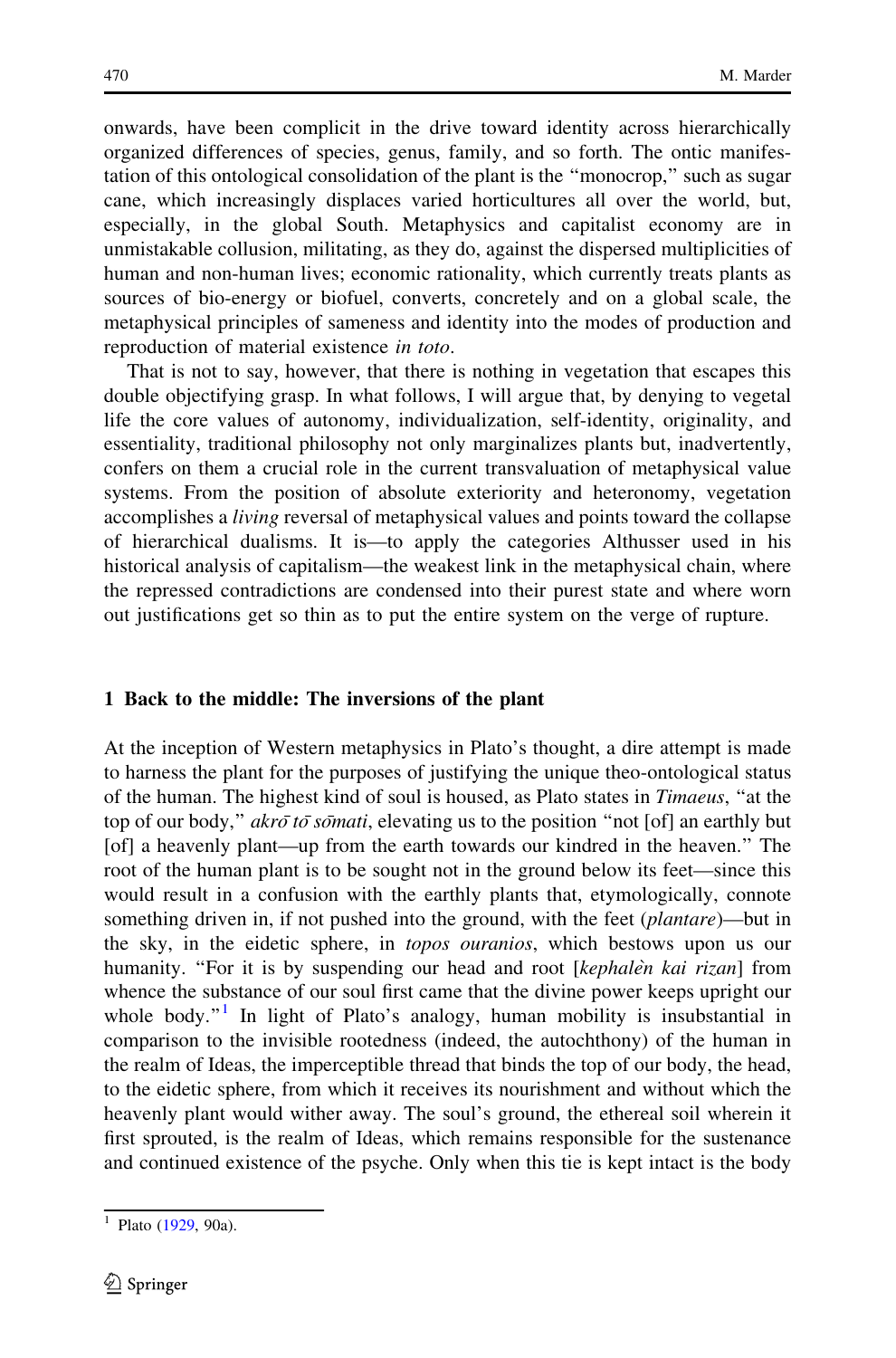itself kept ''upright,'' morally and otherwise, in the sense that the rational soul maintains firm control over the animal and vegetal desires in us. Western metaphysics commences, therefore, with the *inversion of the earthly perspective of* the plant, a deracination of human beings from their material foundations, their transplantation into the heavenly domain, and the correlative devaluation of the literal plant mired, with its roots, in the darkness of the earth as well as in nonconscious existence.<sup>2</sup> And it continues, in the early modern period, thanks to the refinement of the vegetal metaphorization of metaphysics, for instance, in Descartes' famous letter to Picot, the French translator of Principia Philosophiae, where he asserts that ''Philosophy as a whole is like a tree, of which the roots are Metaphysics, the trunk is Physics, and the branches, emerging from the trunk, are all the other branches of knowledge..."<sup>3</sup> The tree of knowledge captured in this indelible description does not merely reduce metaphysics to a part, however vital, of the epistemic plant but firmly anchors it in a new *topos ouranios* of Cartesian "first philosophy.'' While the root of this tree is liberated from the darkness of the ground, given that metaphysics necessitates clear and distinct ideas, the scientific branches point downward, to the empirical realities that are the objects of their investigation. In twentieth-century terms, honed by Sarah Kofman, one could say that the heavenly plant (as well as the philosophical tree of knowledge) is a topsy-turvy image produced in the *camera obscura* of metaphysical ideology that demotes earthly vegetation to its own distorted reflection.

Although the morphology of the literal plant is retained notwithstanding its idealization, its spatial position and telluric attachment to the earth form the counterpoint to the metaphysical coordinates of the human. For Nietzsche, as much as for Heidegger, it was tempting, at the end of metaphysics, to capitalize on the vegetal metaphor and to invert the Platonic inversion of the human. Would such an overturning align the human perspective with that of the plant? Not quite. Nietzsche's perspectivalism, contesting the idea that there is one objective truth, applies not only to differences in perspective among human beings but also between human and non-human living entities. Whereas, from the standpoint of the human, ''man'' is, indeed, a measure of all things, for the plant, vegetal being is the ultimate standard and point of reference ("The plant is also a *measuring being*"<sup>4</sup>); Nietzsche's generalized perspectivalism, applicable both to individual human beings and to non-human species, complicates all attempts to set the inverted metaphysical edifice aright by means of yet another inversion. In addition to differences in perspective among human beings, the truth of and for a plant remains radically different to everything measured in human terms.

Heidegger, too, does not favor a simple overturning of metaphysics, even though his propensity to bemoan the loss of human autochthony might be taken as a nostalgic yearning for a plant-like existence of humanity. The 1955 ''Memorial

<sup>&</sup>lt;sup>2</sup> As Graham Parkes concludes in *Composing the Soul*, "...in view of Nietzsche's fondness for the vegetal metaphors, Plato's image of the inverted plant must be anathema: the tree of life turned upside down!" ([1994](#page-19-0), p. 179).

 $3$  Descartes [\(1991](#page-19-0), p. xxiv). Cf., also, Ariew [\(1992\)](#page-19-0).

 $4$  Nietzsche ([2009,](#page-19-0) p. 138).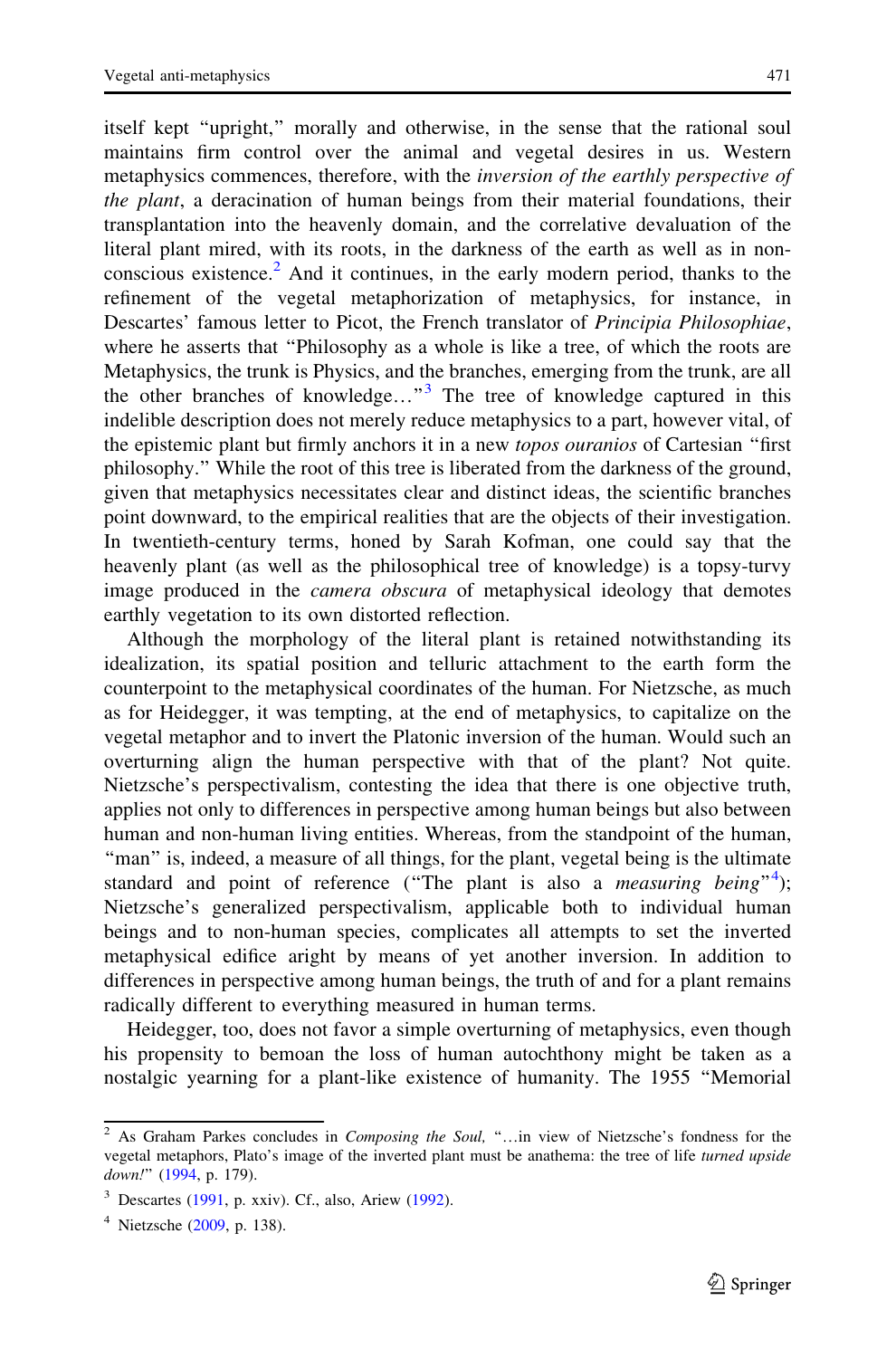Address,'' celebrating the 175th birthday of the composer Conradin Krauzer, is galvanized by positive allusions to Johann Peter Hebel's aphorism, ''We are plants which—whether we like to admit it to ourselves or not—must with our roots rise out the earth in order to bloom in the ether and to bear fruit."<sup>5</sup> Heidegger's interpretation of Hebel sounds like a direct rejoinder to Plato's grounding of the human plant in the eidetic ether: ''The poet means to say: For a truly joyous and salutary human work to flourish, man must be able to mount from the depth of his home ground up into the ether. Ether here means the free air of the high heavens, the open realm of the spirit."<sup>6</sup> Does the Romantic plant-like image of creative genius, which Heidegger seems to endorse here, flout the strict divisions between the analytics of categories (things) and of human existence (Dasein), on which he insisted in Being and Time? Upon a closer look, Heidegger rejects the Romantic glorification of homesickness, treating it as an unfortunate side effect of the modern condition and undersigning the conservative—if not the parochial—rhetoric of "home" and of the plant metaphor conjoined with it. And it is, precisely, with reference to ''home ground'' that the alignment of the vegetal and the human perspectives crumbles: human rootedness in the homeland is something of which the plants are not capable, because, as Heidegger points out elsewhere, unlike humans, they do not dwell, do not inhabit a place, do not have any way of accessing the world. Within the framework of ''natural history,'' the autochthony of Dasein is already a kind of uprootedness.

Regardless of the unavoidable imprecision in their alignment, the directionalities of human growth in Hebel, Nietzsche, and Heidegger coincide with the plant flourishing from the ground up, rather than suspended by its roots from heavens. The first stage of Umwertung (the Nietzschean transvaluation of old values) consists in a twofold overturning, so that everything previously esteemed as ''high'' is placed beneath what used to be dismissed as ''low,'' and vice versa. Preempting Nietzsche and Heidegger, a quintessentially materialist French philosopher, Julien Offray de la Mettrie had already attempted to rid the plant-human homology of transcendental overtones. In a thinly veiled attack on Plato, la Mettrie asserted, ''Man is not, as some have said, a topsy-turvy tree with the brain as root, for the brain is just the joining together of the abdominal veins, which are formed first..."<sup>7</sup> However naïve his actual physiology might have been, la Mettrie recognized, with quasievolutionary discernment, the relative lateness of Plato's ''highest kind of soul,'' understood as ''the brain,'' as well as the primacy of what corresponds to the appetitive or the vegetal soul in ancient Greek philosophy, transcribed into ''the abdominal veins.'' It is, perhaps, more surprising that, starting with the human and homologizing it to the plant, German idealists have undertaken still another inversion. Goethe, Schelling, Novalis, and, especially the naturalist philosopher Lorenz Oken, judged the flower to be the highest spiritual development the plant may attain, so much so that ''flowers are the allegories of consciousness or the

 $5$  Qtd. in Heidegger ([1966,](#page-19-0) p. 47).

 $6$  Heidegger [\(1966](#page-19-0), pp. 47–48).

 $^7$  la Mettrie [\(1994](#page-19-0), p. 78).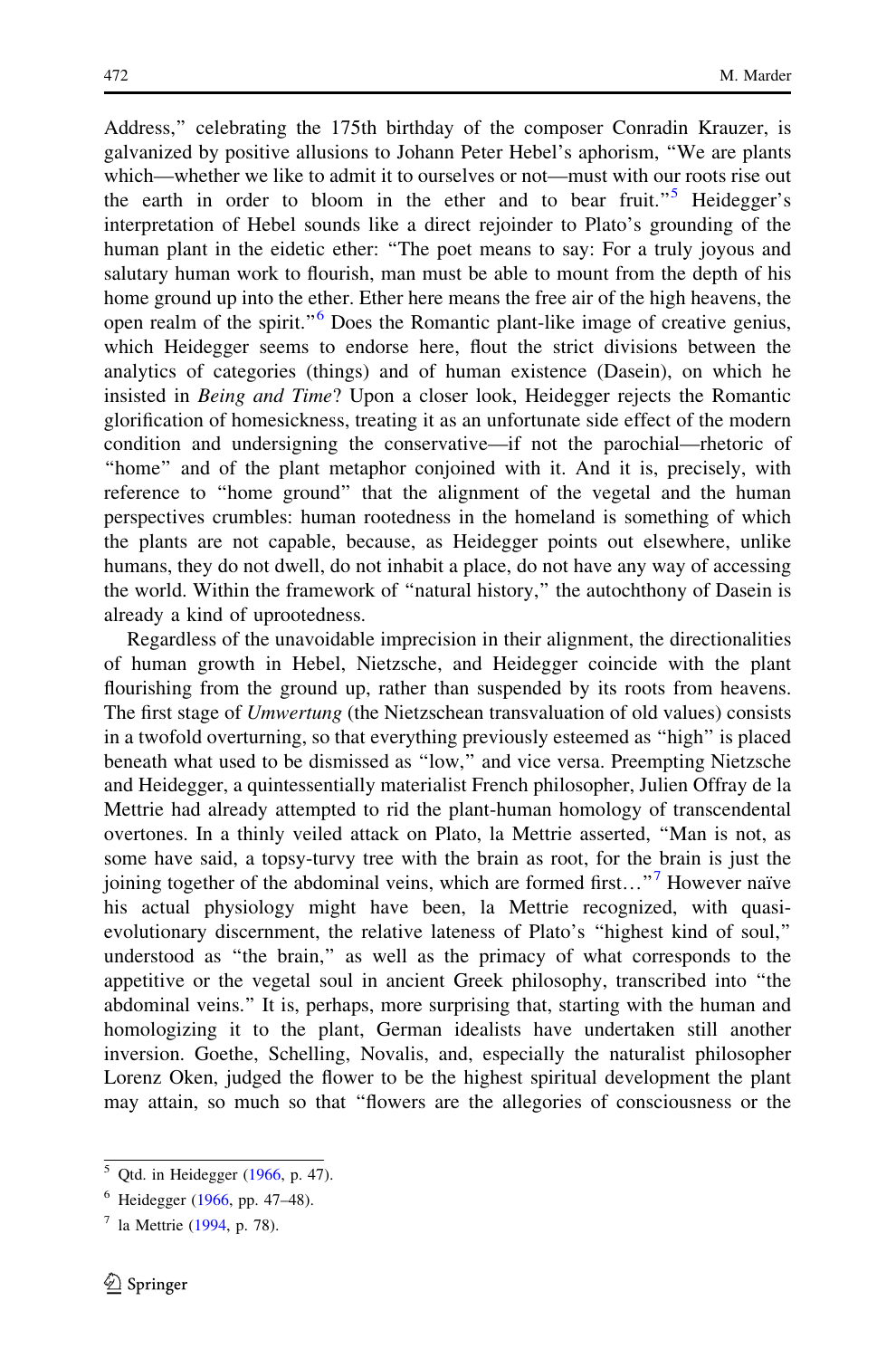head"<sup>8</sup> and the "corolla is the brain of plants, that which corresponds to the light."<sup>9</sup> It is not that the flower functions as a material substratum of spirit, as a body onto which the spiritual stamp is impressed, but, rather, that spirit itself submits to the flower, capitulates before it. The materialist and the idealist hypotheses, represented by la Mettrie and Oken respectively, are merely two sides of the same coin: whereas the former shows that the human equivalent to the system of roots in a plant is none other than the digestive system, the latter demonstrates that the vegetal counterpart of the brain is the flower. In each case, the ''high'' and the ''low,'' enunciated in terms of value, perfectly match the spatial orientation and the physiological ordering of the two kinds of creatures. Thus mapped onto various parts of the earthly plant, materialism corresponds to the roots, with their attachment to the soil, while idealism stands for the flower, whose proper medium is air.

The second stage in the transvaluation of values, which Heidegger failed to recognized in his criticism of Nietzsche's ''simple'' overturning of Platonism, entails questioning the very hierarchical arrangement of psycho-physiological elements and their roles in the living organism. Phenomenology, after all, teaches us that the sense of what is above and below, to the left and to the right, before and behind me is relative to the spatial position of my body, which is not just a thing in the world but which acts as ''ground zero,'' the ultimate, albeit ever-shifting, point of reference for my world. To lead this logic to the extreme is to argue that the spatiality of all living beings, unmoored from all objective determinations as much as from a global and disincarnated perspective that denies its own perspectivalism, will require that a different sense of what is above and below, etc. be laboriously worked out from the standpoint of the particular life-form in question.

The death-throws of objectivist metaphysics see the highest point in a homogenous and abstract spatiality stripped of the absolute privilege it had enjoyed hitherto. Rather than search for a more accurate analogue to the objectively fixed head, it is imperative, in keeping with this intensified transvaluation, to perform a symbolic decapitation or castration of the old metaphysical values. French author Francis Ponge puts flowers and vegetal life in general at the forefront of such an effort, for instance, when he asserts that they have no head, pas de tête.<sup>10</sup> The ambiguity of this French expression, which is not as definitive as Jean-Luc Nancy's invocation of the acephalic (or headless) discourse productive of dense non-sense, $<sup>11</sup>$ </sup> should not escape our attention. At the juncture between a mere inversion and a leveling of hierarchical metaphysical oppositions, pas de tête can mean "no head," or it can refer to the ''step of the head.'' Its indeterminate, unstable meaning invokes the act of walking on one's head, feet up, or losing one's head altogether, something the author strives toward, following the example of plants: "Quitter ma tête, descendre au noeud de l'être, situé...sous quelques centimètres de terreau...[To leave my head, to descend to the knot of being, situated…several centimeters below

<sup>8</sup> Novalis [\(1992,](#page-19-0) p. 133).

<sup>&</sup>lt;sup>9</sup> Oken [\(1847](#page-19-0), p. 269). Hegel objects to Oken's as much as to Schelling's analogies in his Philosophy of Nature.

 $10$  Ponge [\(1992](#page-20-0), p. 106).

 $11$  Nancy [\(2008,](#page-19-0) p. 13).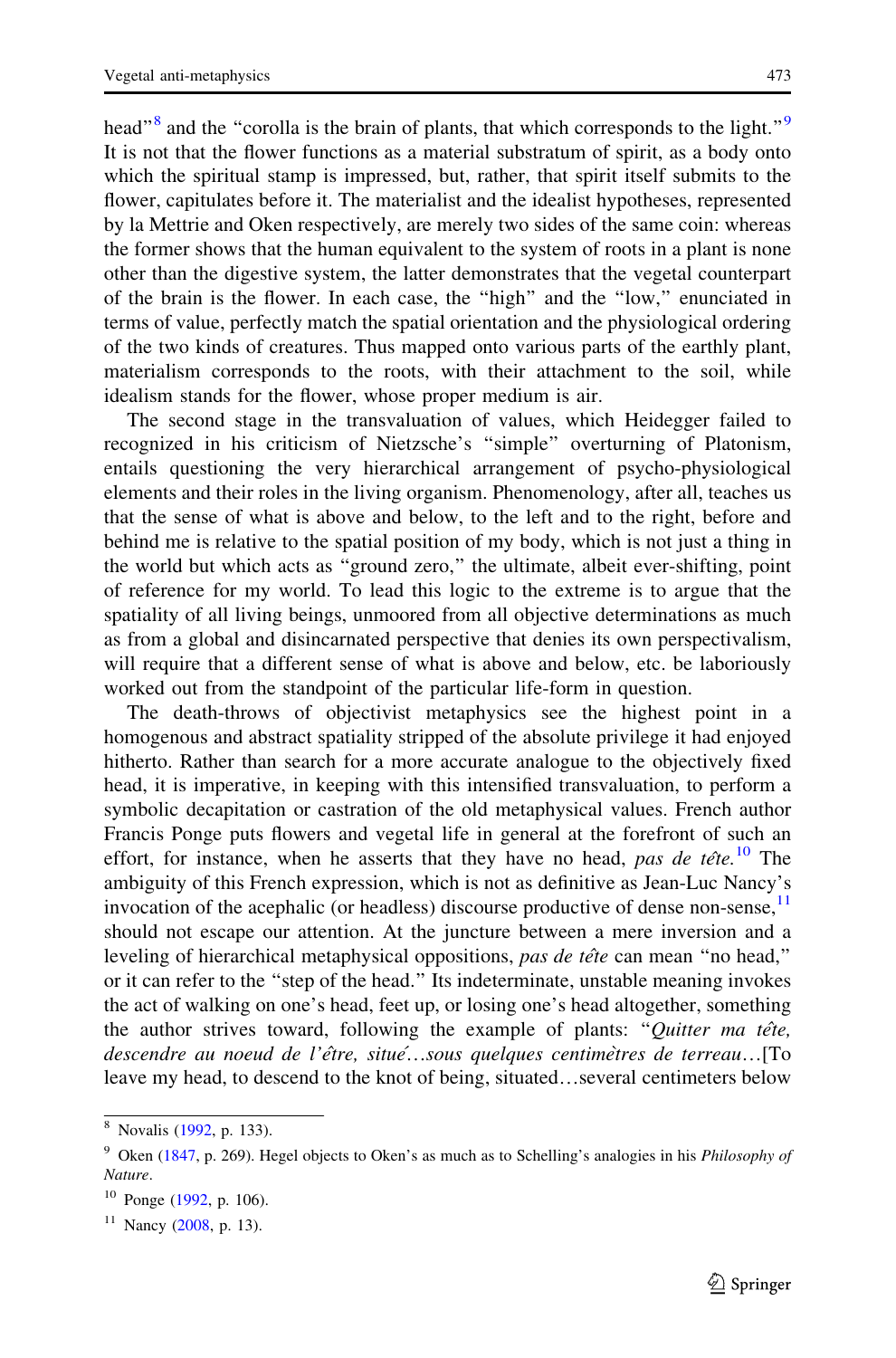ground-level]." $12$  This knot is, of course, the seed, which is dethroned as the originary principle, the  $arkh\hat{e}$ , of the plant (and, thus, disseminated) both thanks to Goethe's insight, explored in detail below, that it is but a modification of the leaf, which is a more generic part of the plant, and due to its ownmost germination that sends offshoots both downwards and upwards, burrowing deeper into the earth and emerging from obscurity toward the light. But why is the ineluctable bidirectionality of growth, striving, at once, toward light and toward darkness, significant for post-metaphysical thought inspired by plants? And what would it mean to write and think in a vegetal—if not a vegetative—state, having left one's head behind or walking on one's head? What is the outcome of our approximating the locus of vegetal being?

Ponge accentuates this seemingly banal fact of the plant's double extension when he describes the act of placing oneself in the position of vegetal being: a little below the surface, and, from there, stretching up and down simultaneously.<sup>13</sup> One of the most compelling reasons for desiring to be in the place of the seed is, it seems to me, that germination commences in the middle, sending offshoots up and down simultaneously, that is, begins without originating and turns the root and the flower alike into variegated extensions of the middle. Like a sentient and conscious subject who always finds herself in the midst of something that has already begun outside the sphere of her memory and control, the plant is an elaboration on and from the midsection devoid of a clear origin. Starting from this fecund and self-proliferating station, both extremities of plants are ''beheaded''; the root and the flower are neither essential, nor radically indispensable, nor do they stand for the spiritual culminations of vegetal being. Let us already call this phenomenon by its name: dissemination, infinitely deferring the beginning as well as the end not only in the corpus of Derrida's writings but already in Schelling's Naturphilosophie (''The first seeds of all organic formation are themselves already products of the formative drive. $14$ <sup>14</sup>) Finally, the act of beheading does not privilege, however negatively, the amputated organ, which is put on the par with the highest as well as the lowest, the flower and the root, due to the ambiguity of the French idiom used by Ponge. The head, in sum, loses its transcendental privilege.

Before assessing the full extent of the implications arising from the transvaluation of vegetal spatiality, it is necessary to draw a sharp distinction between the middle and the center. As soon as the one is identified with the other, the head of the plant, or of any being whatsoever, is reinstated in its majestic, sovereign place, even where it does not occupy the uppermost position in the vertical configuration of the organism. In the history of philosophy, the allure of both direct and inverse homologies between the plant and the human has depended, largely, on the upright "posture" of the plant, which replicates human bearing in space much more faithfully than does the position of a quadruped animal. Plato's concern with the ''uprightness'' of the human body had to do with its literal and moral standing, ensured as long as it was not permitted to deteriorate to the status of the beast.

<sup>12</sup> Ponge [\(1992](#page-20-0), p. 109).

 $13$  Ponge [\(1992](#page-20-0), p. 109).

 $14$  Schelling [\(2004](#page-20-0), p. 47).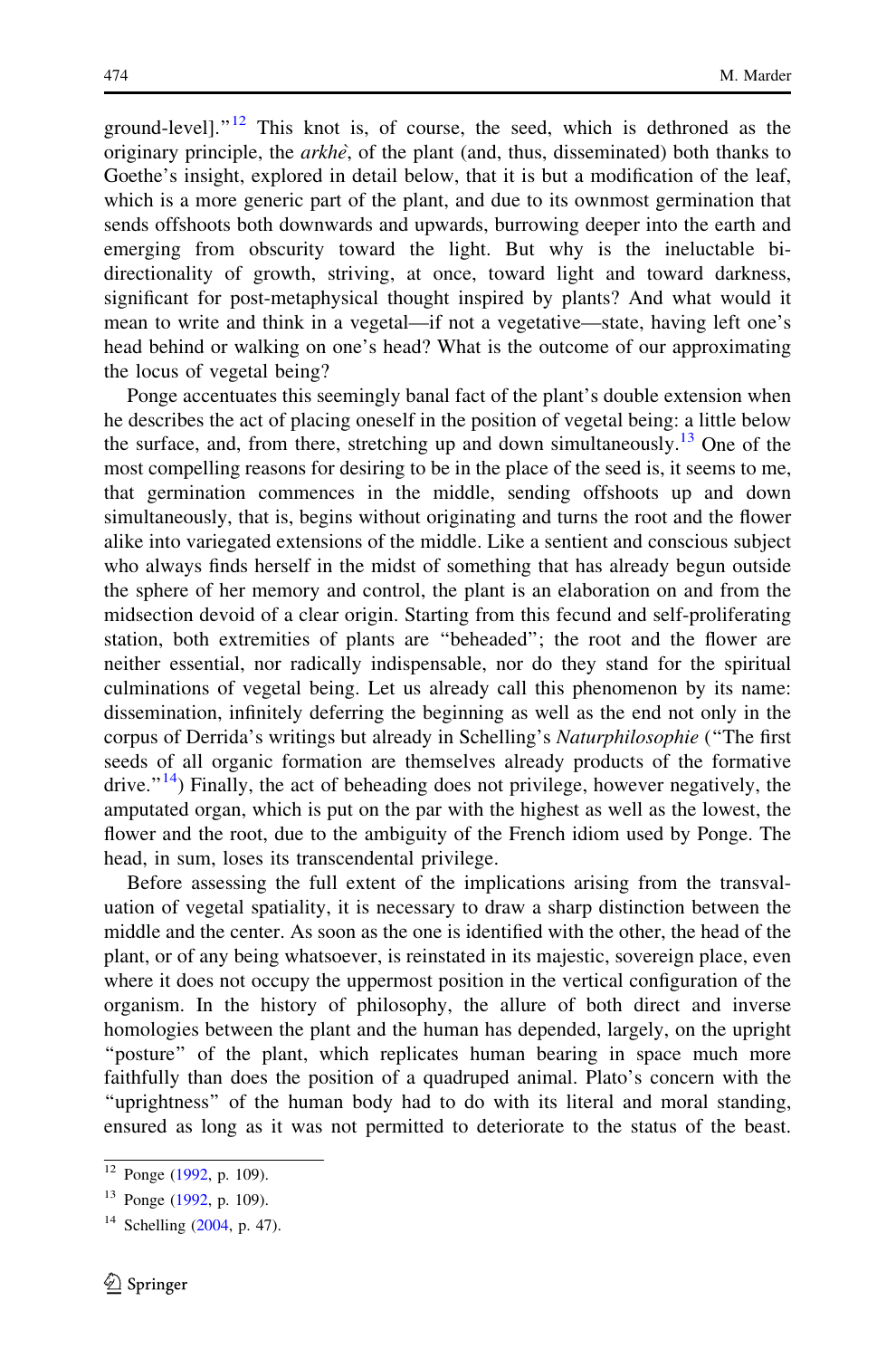Whereas in animals that crawl or walk on all fours, the head is on the same level as the rest of the body, in humans it is the highest point of corporeality and, thus, the closest to the ethereal sphere of Ideas. The head's physical position, moreover, confirms its authority as a center of intelligence, the sovereign decision-making organ, and the radial point from which everything properly human emanates. But, assuming that something else (another organ or faculty) were pinpointed as essential, the center, from which the rest would derive, would be reconstituted elsewhere in the body. Not just an isolated point, it ultimately englobes the entire organism, as in Bergson's description of the ''system of nervous elements stretching between the sensory organs and the motor apparatus'' and forming the ''center'' of animal evolution.<sup>15</sup> The middle, on the other hand, is often de-centered, constituted from a series of shifting and contingent intersections (in Ponge's words, ''knots'') of the here and now. It is this middle place, not a fictitious inaccessible origin, that holds the promise of growth and proliferation, dispersed from the moment of its germination, unable either to gather itself into a unity or to orient itself in a single direction. In its sheer materiality and organicity, the plant interferes with the metaphysical fixation on the One.

The middle pertains to a non-totalizable synthetic unity, such as the plant, spanning divergent milieus outside of it: the earth and the sky, darkness and light, the moisture of the soil and the dryness of crisp air. Eluding Canguilhem's definition of the living—''To live is to radiate; it is to organize the milieu from and around a center of reference, which cannot itself be referred to without losing its original meaning"<sup>16</sup>—vegetal being is de-centered in its milieu, which it neither organizes nor opposes. Put in traditional philosophical terms favored by Hegel, plants function as the first material mediations between the concrete universality of the earth and the purely abstract, ideal Being of light, $17$  although they do not synthesize that which they mediated. Entirely oriented toward exteriority in their diremption toward polar opposites, they are the media of proto-communication between diverse physical elements. They cover the earth without either dominating or conquering it, and they seek their ''place in the sun'' without depriving others of theirs, notwithstanding the empirical evidence supplied by the exuberance of the jungle and everything Nietzsche has to say on the subject of the vegetal form of the will to power. The ethics of plants, *proceeding from their own standpoint*, will perennially return to this middle place literally suspended between heaven and earth.

In Heidegger's ''The Origin of the Work of Art,'' a unique product of human tekhne $\ell$ —say, the Greek temple—was capable of gathering *phusis* into a "simple" manifold'' of the sky above it, the cliff on which it was situated, and the violent sea underneath it. The plant, in turn, materially articulates and expresses the beings that surround it; it lets beings be and, from the middle place of growth, performs the kind of dis-closure of the world in all its interconnectedness as the one Heidegger attributes to the human Dasein. The tree is already a ''clearing of being,'' even if it grows in the thickest of forests, for, in its openness to the earth and the sky, to the

<sup>15</sup> Bergson ([2005,](#page-19-0) p. 102).

<sup>16</sup> Canguilhem [\(2008](#page-19-0), pp. 113–114).

<sup>&</sup>lt;sup>17</sup> Hegel [\(2004](#page-19-0), pp. 323-324).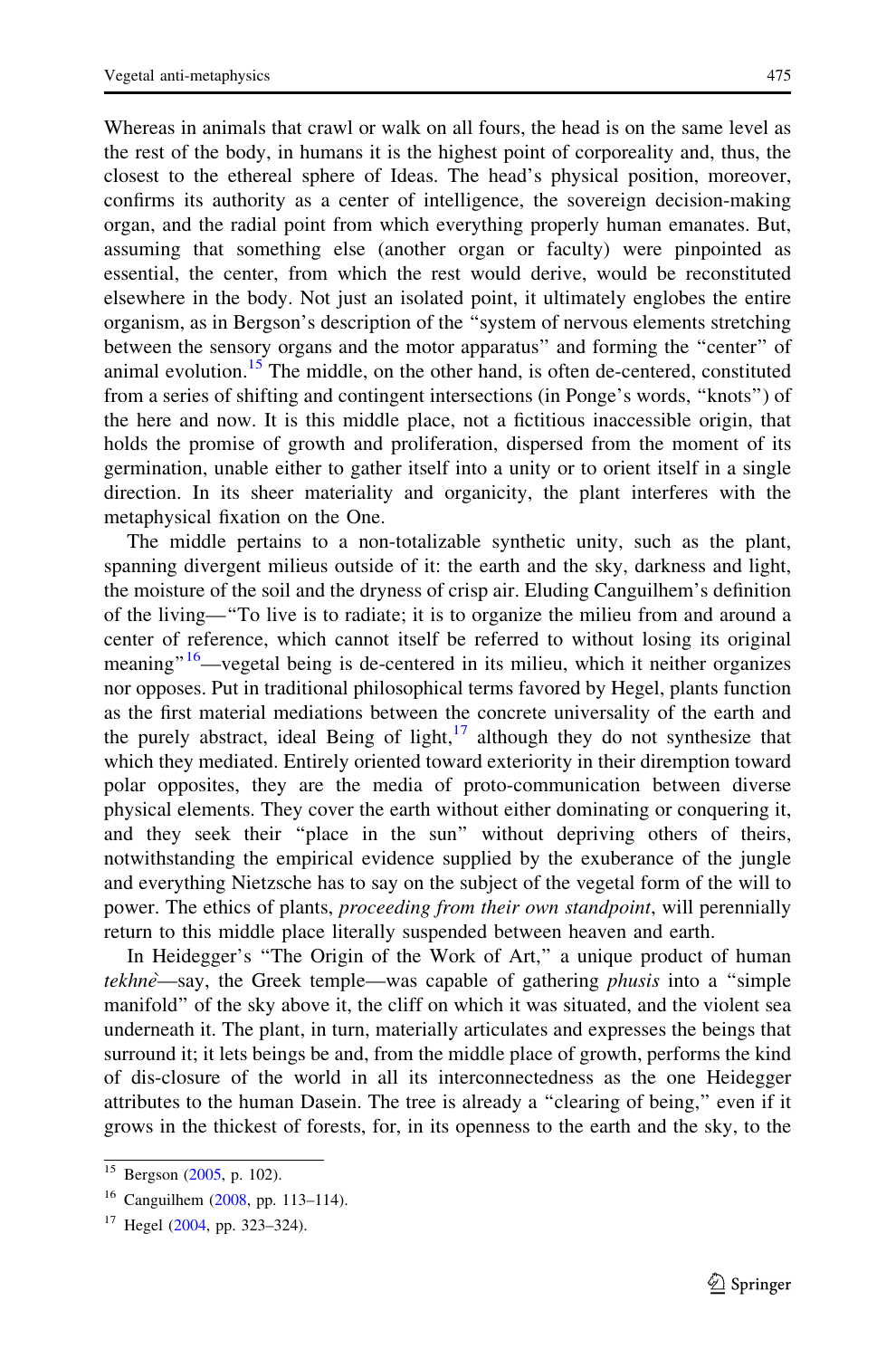closed and to the open simultaneously, it brings these elements into their own and puts them in touch with each other, for the first time, as that which lies below and that which stretches above. Similarly, in a peculiar mediation between the living and the dead, caressing the dead with its roots and obtaining nourishment from them, the plant makes them live again. Vegetal afterlife, facilitated by the passage, the procession of the dead (including the decomposing parts of the plants themselves), through the roots to the stem and on to the flower, is a non-mystified and material ''resurrection,'' an opportunity for mortal remains to break free from the darkness of the earth. Thanks to the plant, fixed in place by its roots, dead plants, animals, are humans are unmoored from their ''resting places''; they travel or migrate. Unlike the crypt, supposed to ensure (though it never lives up to its mission) that its inhabitant would be kept in place, surrounded by inorganic matter, the grave covered by a flowerbed is always already opened, exceeding the domain of the earth and blurring the boundaries between life and death. ''Flowers, culled with the dead, always for covering the coffin... $^{18}$ .

### 2 Vegetal heteronomy

Gathering the aspects of *phusis* that, by far, exceed the plant in their dimensions, a vegetal being remains radically dependent on its milieu. Its heteronomy is, thus, a crucial component of vegetal anti-metaphysics. (As la Mettrie puts it in slightly derogatory terms, ''An appropriate image of a plant is an infant clinging to its nurse's nipple, sucking incessantly. Plants are sucklings of the earth, and they leave the breast only when they die $\frac{19}{2}$ . That plants are less self-sufficient than animals is a conclusion reached by the author of  $De$  Plantis, who finds it inconceivable that ''…the plant would be a more perfect [teleioteron] creature than the animal.'' ''How could this be,'' asks pseudo-Aristotle, ''when the animal requires no outside action in its own generation but the plant does, and needs this at certain seasons of the year? For the plant needs the sun, a suitable temperature and even more the air…The beginning of its nutrition is from the earth and the second beginning [arkhe<sup>}</sup> hetera] of its generation is from the sun.<sup>"20</sup> The imperfection of the plant is attributed to its incapacity to determine itself; in other words, it is due to the plant's rootedness outside of itself, in the external—exoterikou—element on which it depends. Indeed, even here the root is bifurcated, split between the plant's nutritive origination from the earth and "the other origin," arkhe` hetera (hence, a certain kind of anarchy), hidden in the generative power of the sun. Vegetal life is not autotelic; it does not contain its ''cause'' in itself, in contrast to the animal sheltering the principle of its own animation. The displacement of causality to the externality of the sun, the soil, moisture, and air still espouses what might be called

<sup>18</sup> Derrida ([1986,](#page-19-0) p. 17).

<sup>19</sup> La Mettrie ([1994,](#page-19-0) p. 85).

<sup>&</sup>lt;sup>20</sup> Aristotle [attributed] [\(1963](#page-19-0), pp. 817a, 18–26). The plant, for the author of *De Plantis*, is literally rooted outside of itself: ''But all herbs whether they grow above the earth or in it, depend on one of these five conditions; seed, moisture from water, a suitable soil, air and planting. These five one might say are the roots of plants [rizai phuton]" ([1963,](#page-19-0) pp. 827a, 2-7).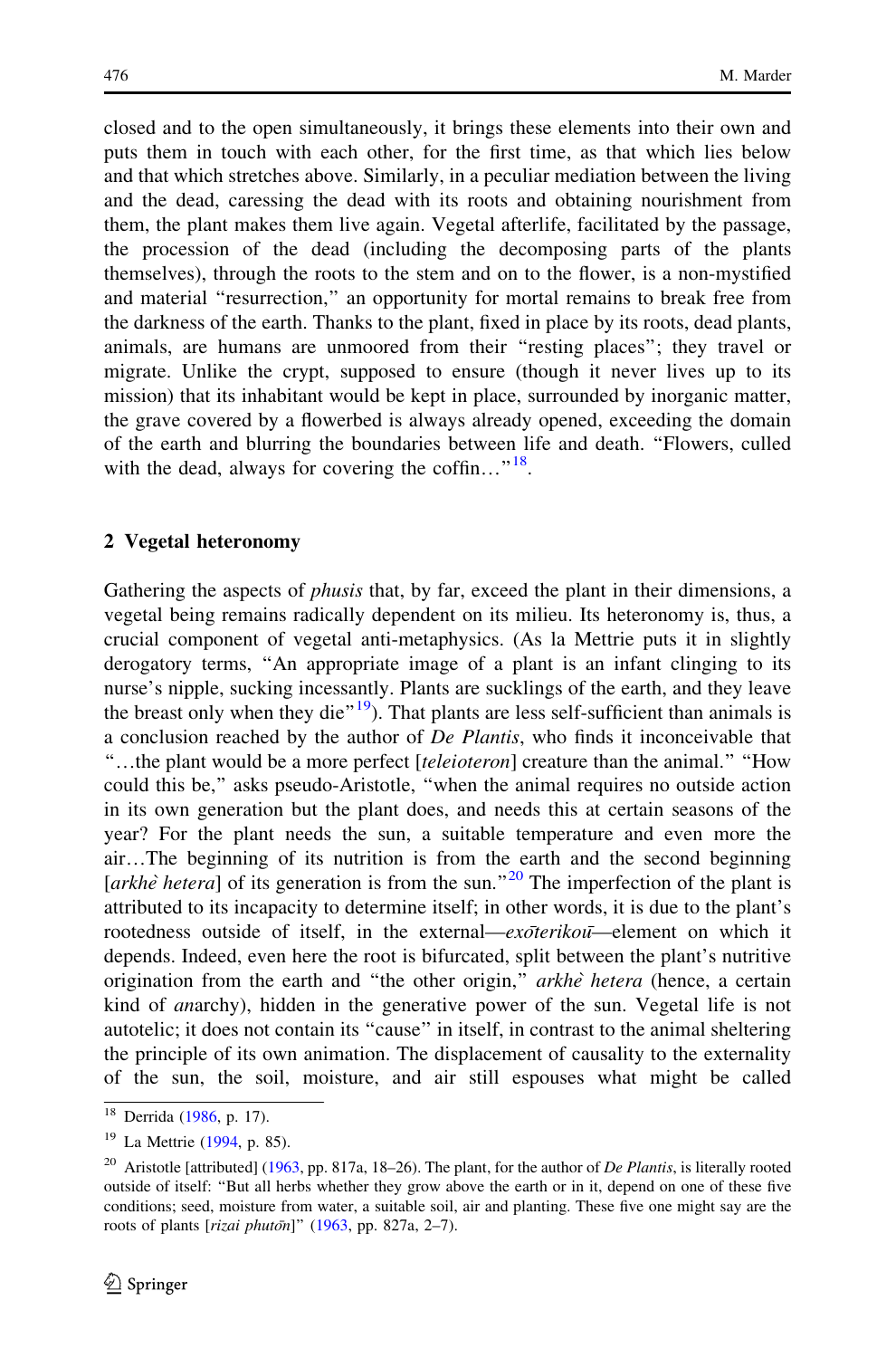''the metaphysics of the element,'' which has marked ancient Greek philosophy already (and especially) in its pre-Socratic variations. Such displacement, nonetheless, makes an invaluable contribution to the post-metaphysical critique of the concept of causality, insofar as it, first, disperses a unitary cause among different elements, and, second, accentuates a group of beings—the plants—that are not selfdetermined in a sovereign fashion and that do not assert themselves over and against the environment in which they are situated. It is this re-conceptualization of Being, commencing from the world of vegetal beings, that promises an alternative approach to the ''end'' of metaphysics, which forms the unsurpassable horizon of philosophy *and* of concrete life in the twenty-first century.

The plant does not stand under the injunction, ostensibly directed to all types of subjectivity, to cordon itself off from its surroundings, to negate its connection to a place, so that it could become itself as a result of this oppositional stance. Rather, if vegetal being is to be at all, it must remain an integral part of the milieu wherein it grows. Its relation to the elements is not domineering: the receptivity of the flower and of the leaf is expressed in how they turn their widest surfaces to the sun, $21$  while the root imbibes everything it encounters in the dark recesses of the soil in which it is anchored, be it nutrients or poisonous substances. To be sure, such hyperbolic attribution of passivity to vegetation ought to be moderated with the recent scientific findings that shed light on the way plants defend themselves from predators, for instance, by bathing the larvae of insects deposited on their leaves in toxic chemicals, and actively adapt to changes in their environment. It would be, thus, more accurate to describe plants as neither passive nor active, in that these behavioral attitudes are but human projections onto the world around them.

Western philosophers of subjectivity not only associated vegetal life with a passive comportment but also regarded it as deficient, since it did not open the space of freedom to decide on the course of action, if not the freedom to act in general. In the context of the post-metaphysical rethinking of ethics in the writings of Levinas and Derrida, however, such radical passivity in excess of the opposition between the active and the passive, such exposure to the other, which is typical of plants and which can only be affirmed well in advance of *our* conscious ability to utter a decisive ''yes'' or ''no,'' denotes the ethical mode of subjective being. Opening themselves up to the other, ethical subjects allow the plant in them to flourish. Postmetaphysical ethics is vegetal.

Nowhere is the tacit philosophical disagreement on the subject of receptivity as evident as in the divergence of the Levinasian ethics of alterity from the Hegelian emphasis on self-relatedness. The two millennia separating pseudo-Aristotle and Hegel did not see any substantial changes in the philosophical approaches to plants attesting to the fact that the conceptualization of vegetal being has been always accomplished in the shadow of metaphysics. As though echoing the ancients, Hegel deplores the non-oppositionality of plants and their absolute dependence on external conditions, the determination of their movement by "light, heat, and air."<sup>22</sup> Although he falls short of stating that plants are devoid of selfhood (Selbstischkeit),

 $21$  Miller [\(2002](#page-19-0), p. 17).

 $22$  Hegel [\(2004](#page-19-0), p. 307).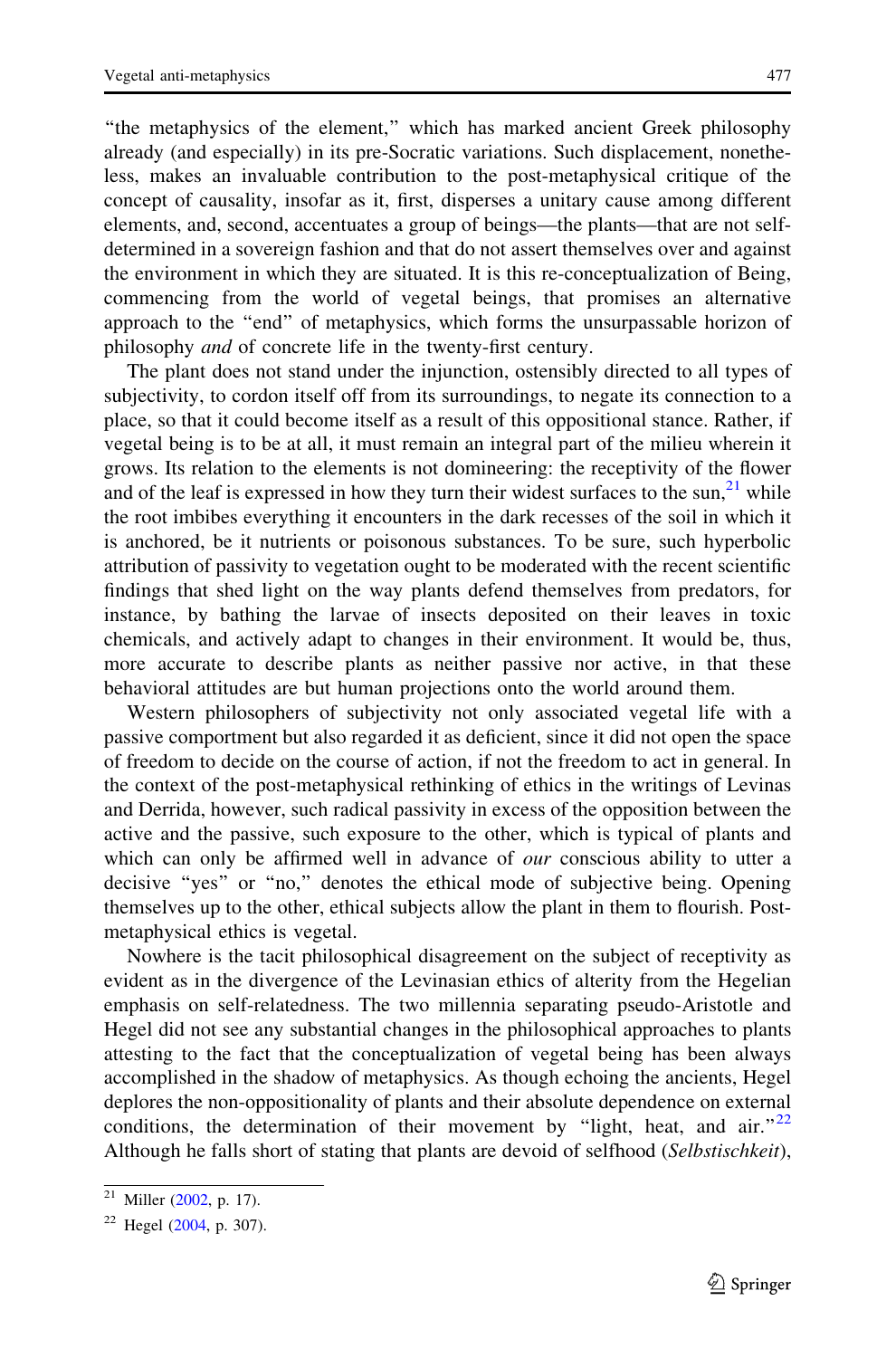the German thinker terms the vegetal self ''negative,'' because ''the plant is not yet self-related,'' because, that is, the ''outer physical self of the plant is light towards which it strives in the same way that man seeks man. $123$  The metaphysics of the element is at its most potent in this assertion exemplifying the sort of heliotropism that, as Derrida explained, has plagued philosophy already in Plato's analogy of the sun and the Good. $24$  To the plant's striving toward light corresponds an equally metaphysical feature of the animal, namely, the will: a numinous, withdrawn, interior impulse, directed to a specific object of action. Or, as Bergson states, ''…we doubt whether nervous elements, however rudimentary, will ever be found in the plant. What corresponds in it to the directing will of the animal is, we believe, the direction in which it bends the energy of the solar radiation..."<sup>25</sup> At the same time, the lesson Hegel draws from the plants' quasi-religious striving toward (worship of) the light of the sun internally undoes heliotropism, and, indeed, the model of selfcentered subjectivity. As opposed to human subjects, who attain their subjecthood thanks to a return to themselves across the terrain of otherness they have traversed, the vegetal self is formed, in the absence of self-reflection or self-feeling,  $^{26}$  in and as a unidirectional, infinite movement toward its other, the light. What is denounced as "bad infinity" in Hegel's verdict, however, is the very ethical infinity that resists the logic of totalization in Levinas. The infinite relation to the other without return to oneself is the cornerstone of Levinasian ethics advocating the substitution of the appropriative model of subjectivity with the receptive orientation to the other. The plant embodies, mutatis mutandis, this approach to alterity, in that it tends toward exteriority, which it does not dominate, with every fiber of its vegetal being. Its heteronomy is symbolic of Levinas's quasi-phenomenological description of the subjectivation of the I in an ethical relation to the other.

While the plant is an integral part of its surroundings, in Totality and Infinity, the ethical subject sets itself apart from the element in a separation meant to establish its psychic interiority, whence the movement toward the other will commence. Despite the prevalence of the language of spatiality here (interiority/exteriority, separation, etc.), the sine qua non of ethical subjectivity involves a temporal, not a spatial dimension of existence, in that the relation to the other is diachronic in its unfolding between the time of the I and that of the other. In contrast to time, space is the domain of sameness, a relentless contiguity where differences are superficial and merely quantitative. But isn't spatiality, precisely, the exclusive province of vegetal life? Given that the plant is not separate from its environment, both Hegel and Levinas will find it questionable that it could be related to alterity at all; at best, Hegel will admit that ''its [the plant's] other…is not individual, but what is

 $23$  Hegel [\(2004](#page-19-0), p. 306).

<sup>&</sup>lt;sup>24</sup> "Unceasingly, unwillingly, we have been carried along by the movement which brings the sun to turn in metaphor; or have been attracted by what turned the philosophical metaphor to the sun. Is this flower of rhetoric (like) a sunflower? That is—but this is not exactly a synonym—analogous to the heliotrope?'' Derrida ([1985,](#page-19-0) p. 250).

 $25$  Bergson ([2005,](#page-19-0) p. 93).

 $26$  Hegel [\(2004](#page-19-0), p. 309).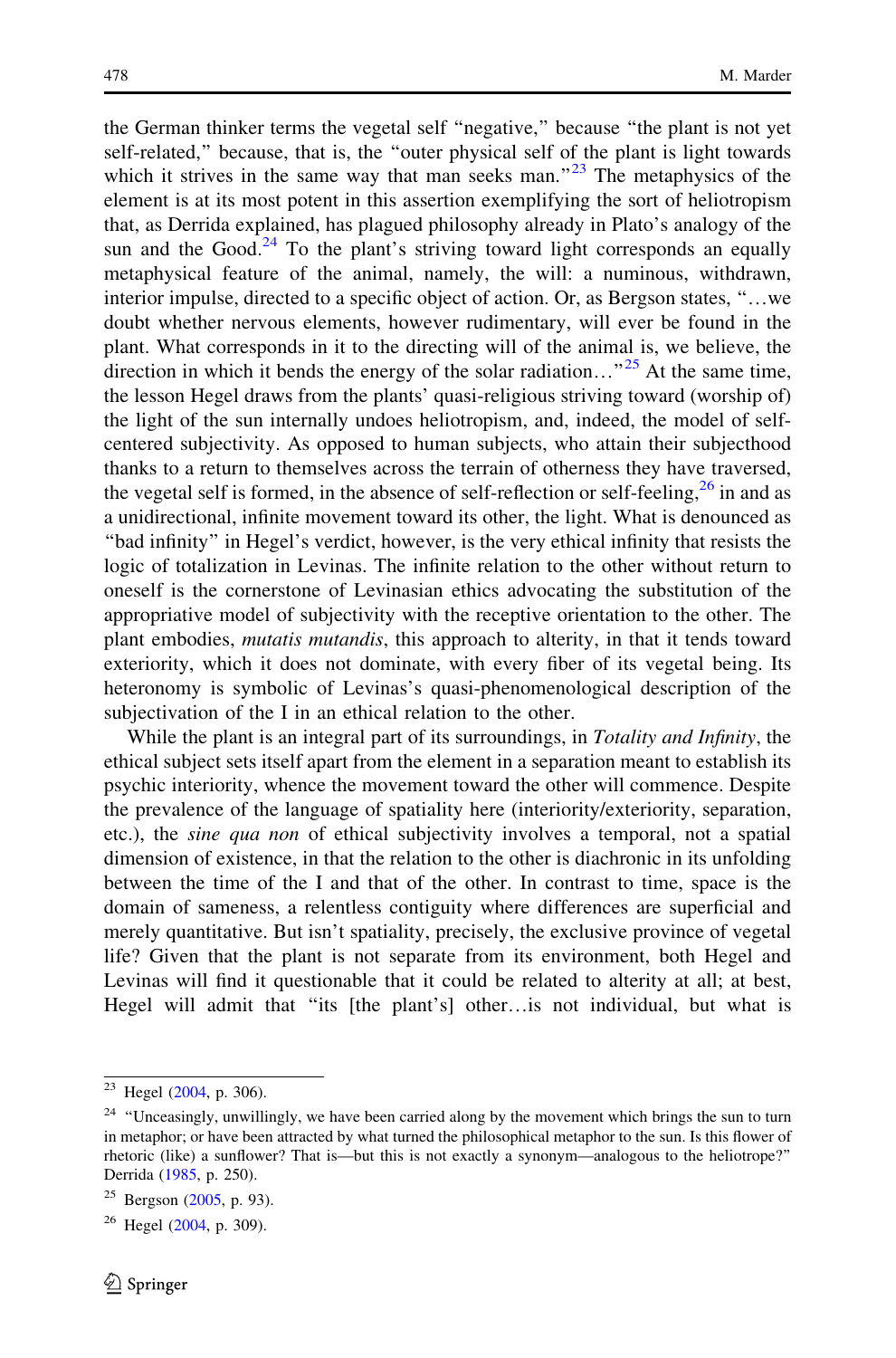elementally inorganic<sup> $27$ </sup> and, therefore, what is other to life itself. The nonindividuation of the vegetal self is reflected in the non-singularization of its ''elementally inorganic other.'' The exigencies of individuation, which is foreclosed for the plant, constitute a metaphysical foundation for relationality and ethics.

Similarly, the insistence on separation in Levinas is, I claim, a vestige of the theologico-metaphysical tradition (it is hardly surprising that ''radical separation'' crystallizes in the section of the book titled ''Metaphysical Desire''), which presupposes that, phenomenologically, experience starts with a free and autonomous subjectivity oblivious to its heteronomous provenance. Levinas wants to demonstrate how extreme egoism is unsustainable and how it opens the I to the other. But, concesso non dato, shouldn't an ethically receptive subject forgo, as its incipient moment, the very principle of appropriation and the view of subjectivity as a hidden repository or as a storehouse of experience, if it is to be genuinely generous? Vegetal life is capable of this not only because it is bereft of interiority but also because, as pruning paradoxically exemplifies, the more the plant loses, the more it grows. Proliferating from pure loss, plants offer themselves with unconditional generosity. Silently, they extend themselves in space, exposing their vegetal bodies in utter vulnerability to being chopped off or plucked, harvested or trimmed. Ethical humanism will interpret such selflessness as an unattainable ideal only if the possessive model of subjectivity is, ultimately, undisturbed by the critique of metaphysics. But, as soon as ethics sheds its humanist camouflage, the subject will join plant life in a self-expropriating journey toward the other.

### 3 Interlude: The meaning of plants

The other remnants of metaphysics in Levinas's oeuvre revolve around his prioritization of speech over writing (criticized by Derrida in ''Violence and Metaphysics'') as a responsible and ethical mode of addressing the other. While speech, along with the modulations of the breath that produce it, is offered to the other, such that the speakers are not given a chance to hide, to dissimulate themselves behind the words they utter, the voice—or, more precisely, hearingoneself-speak—is coded as the ideal medium of subjectivity, wherein it coincides with itself in an auto-affective key following the philosophical genealogy traceable from Husserl back to Hegel and Aristotle. The plants, on the other hand, are voiceless and, consequently, cannot address the other. However obvious Ponge's almost phenomenological description in ''Fauna and Flora'' might appear to be, it is philosophically noteworthy that "they [the plants] have no voice," ils n'ont pas de  $\frac{1}{28}$  They can, certainly, make sounds in conjunction with the elements, as is the case with the wind passing through the reed or a bamboo grove, but the silence of vegetation is unbreakable, though it does not keep anything back, does not conceal anything, because the possibility of speaking is foreign to it. The muteness of plants puts up insurmountable resistance to the mechanism of subjective self-idealization

 $27$  Hegel [\(2004](#page-19-0), p. 308).

 $28$  Ponge [\(1994](#page-20-0), pp. 68–9).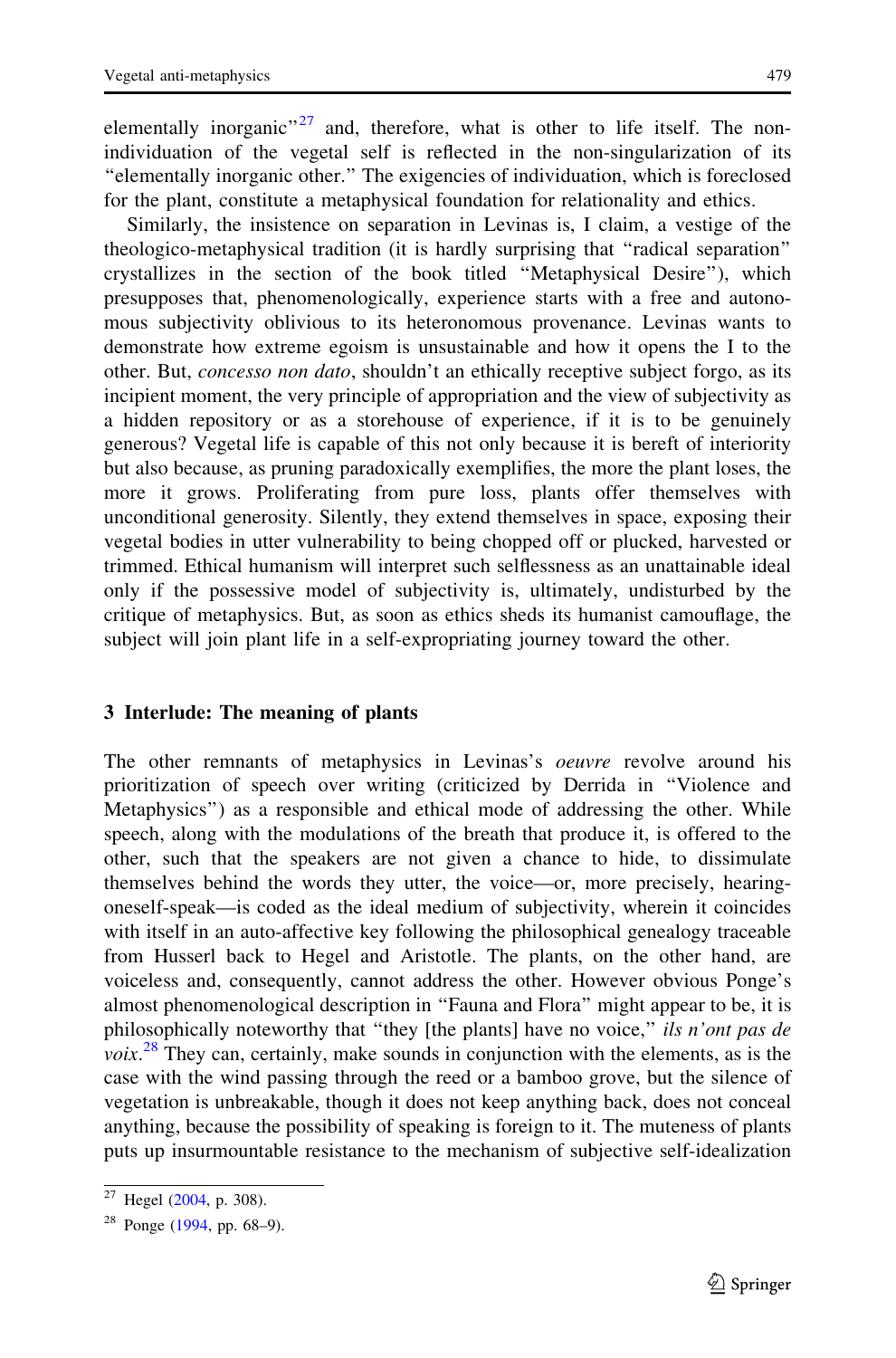permitting the subject to be present before itself in the closest proximity of hearing itself speak. The plant's non-coincidence with itself is an effect of its absolute silence.

Vegetal life expresses itself otherwise, without resorting to vocalization. Aside from communicating their distress when predators are detected in vicinity by releasing airborne chemicals, the plants, like all living bodies, articulate themselves spatially: in a body language free from gestures, ''they can express themselves only by their postures *ils ne s'expriment que par leurs poses*].<sup>"29</sup> In using the word ''language'' to describe vegetal self-expression in all its spatialized materiality, I am not opting for a metaphor. What I propose, instead, is that contemporary philosophy include the plants in the tradition of treating language neither as a means of communication, nor as something exclusively human, the tradition that, in Heidegger's ''totality-of-significations'' and in Benjamin's ''language of things'' or ''the language as such,'' is attuned to the spatial relations and articulations between beings, whether animate or inanimate. Plant-thinking must, henceforth, rely on this material signification devoid of conscious intentionality and coinciding with the very phenomenality—the particular modes of appearance—of vegetal life.

If the postures of plants are meaningful in the strict sense of expressivity conveyed by Ponge, then it is possible to appeal to their embodied, material, and finite sense as a counterpoint to the ideality of meaning endorsed, for example, in Husserlian phenomenology. Recall that it is with reference to the destructibility of an actual tree, juxtaposed to the noematic perceived tree, that Husserl endeavors to formulate the metaphysical sense of sense in Ideas I: "The tree simpliciter, the physical thing belonging to Nature, is nothing less than this perceived tree as perceived which, as perceptual sense, inseparably belongs to perception. The tree simpliciter can burn up, be resolved into its chemical elements, etc. But the sense the sense of this perception, something belonging necessarily to its essence—cannot burn up; it has no chemical elements, no forces, no real properties."<sup>30</sup> Husserl takes it for granted that the tree *simpliciter* is, as such, meaningless and that, in its pure ideality, meaning is metaphysically safe and sound, insulated from empirical accidents and phenomenological reductions, devastating fires and careful ''bracketings.'' The ideality of sense that outlives the destruction of its referent is a corollary to ''pure consciousness'' that survives the hypothetical annihilation of the world. But what if these assumptions are unwarranted? What about the materiality of the tree's sense, which merges with its being? Can it ''burn up, be resolved into its chemical elements, etc.''? An affirmative answer to these questions will envisage non-metaphysical meaning that will be destroyed along with its ''bearer.'' It will assert that vegetal life is saturated with meaning in all its spatiality, materiality, and finitude, and, conversely, that the loss of every tree—to deforestation or to other causes—implies the passing away of meaning bound up with the particular spatial extension of that very tree, to which we can no longer be transcendentally indifferent. Just as, in the thought of Levinas and Derrida, the death of each singular human subject is nothing less than ''the end of the world'' (phenomenologically and

 $29$  Ponge [\(1994](#page-20-0), pp. 70–1).

 $30$  Husserl ([1983](#page-19-0), p. 212).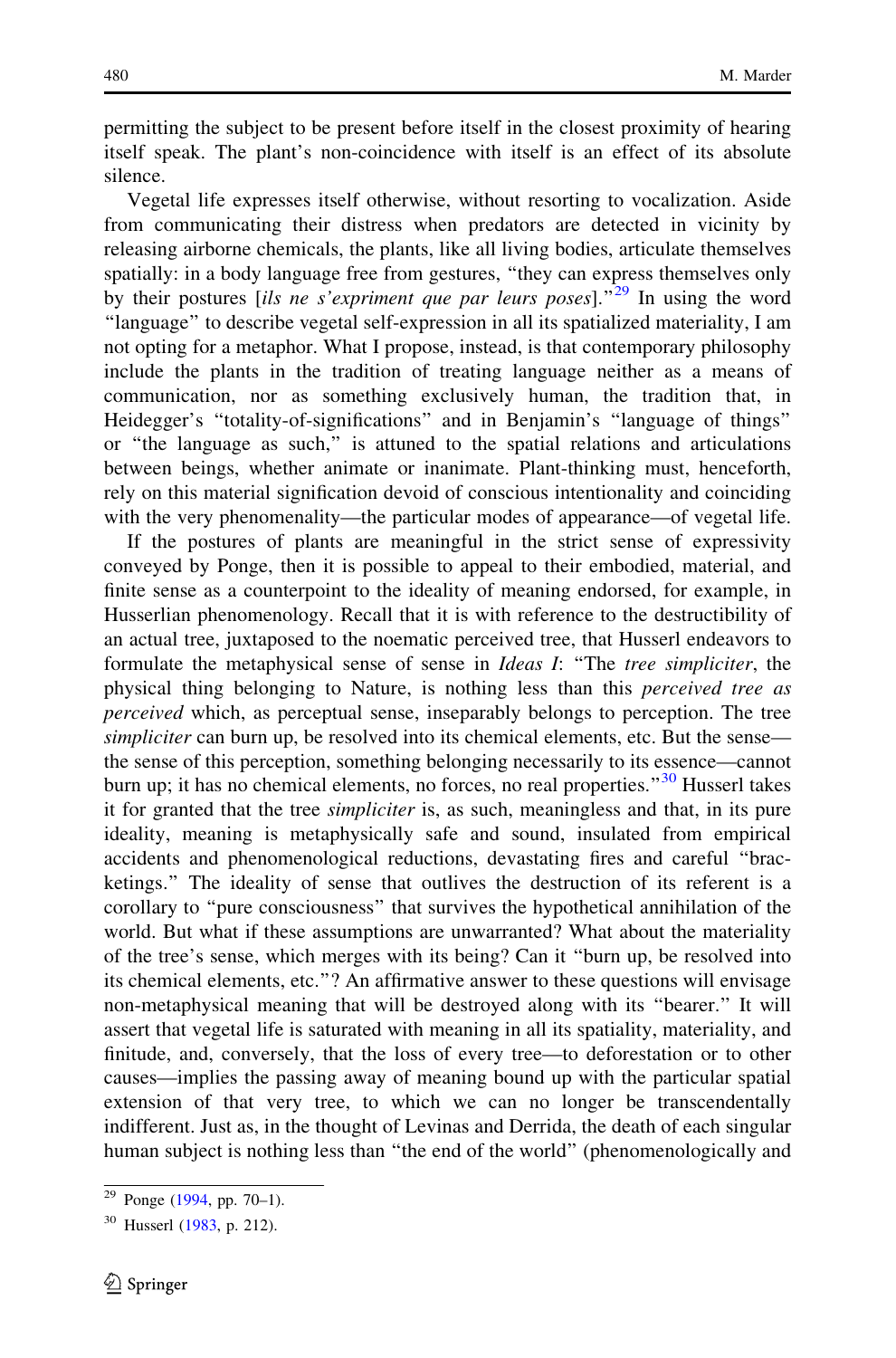ethically understood), so the uprooting of every tree signals the obliteration of the meaning that it is in the extended materiality of its posture.

The Husserlian tree *simpliciter* means *too little* (indeed, nothing at all) before the act of sense-bestowal that, at the same time, holds for it the quasi-dialectical promise of resurrection and immortality as it turns into the perceived, the remembered, or the signified tree. This is why the meaningless material plant must be sacrificed to its ideal counterpart, in which it gains eternal life. A human being, too, may descend to the meaningless of the plant, especially when he produces too much meaning, in excess of the confines of formal logic: ''For such a man [refusing to reason and not respecting the principle of non-contradiction], as such, is seen already to be no better than a mere vegetable [*homoios gar phuto* $i$ ]".<sup>31</sup> Whether or not such humans succumb to the impulses of the vegetal part of their souls, the refusal to reason is here detected in holding fast to the ''possibility of the same thing being and not being'' (snubbing the principle of non-contradiction), that is, in the refusal to master and eliminate the equivocality of meaning. Derrida's take on this passage from Aristotle's Metaphysics emphasizes how metaphysical thought, vigilantly warding off the slightest hints of metaphoricity, gets carried away when it comes to a subtly de-naturalized natural metaphor of the plant: ''And such a metaphorical vegetable (phutos) no longer belongs completely to physis to the extent that it is presented, in truth, by mimesis,  $logos$ , and the voice of man."<sup>32</sup> (Decades later, Derrida will apply the same argument to the exemption of the metaphor of the beast from the order of nature, given that the attribute of  $b\hat{e}$ tise stupidity, folly, foolishness: from the French *la bête*, the beast—cannot be used to describe the animal, only the human.<sup>33</sup>) A dangerous metaphoricity has already percolated into the comparison—undertaken in all seriousness within the confines of a metaphysical discourse wholly committed to formal logic—of an unreasonable human being to a vegetable "obscurely and absolutely separated from *logos*."<sup>34</sup> The metaphor of the plant, used as a weapon against metaphorical thinking, announces the self-undermining and the internal collapse of Aristotle's dream of univocal meaning. This, in turn, leads us back to the paradoxes of the tree *simpliciter*, which is not only an example of ''a physical thing belonging to Nature'' but also a counterexample to Husserl's phenomenological argument, in that it is, as such, something meant and theoretically objectified—in other words, ''a physical thing belonging to Nature''—to the degree that, despite its ostensible referential exteriority, it is posited in and manipulated by a philosophical discourse. Its ''simplicity'' or absolution from the order of signification is never simple enough and never complete; something of meaning always burns up along with the tree *simpliciter*.

Although Portuguese poet Fernando Pessoa still attributes a kind of metaphysics to vegetal life, his is a metaphysics that is no longer anthropocentric, that does not revolve around symbolic meaning, but, rather, revels in the "*clara simplicidade/E* sau´de em existir/Das a´rvores e das plantas [clear simplicity/And health in the

<sup>31</sup> Aristotle [\(1933](#page-19-0), 1006a, 12–5).

<sup>32</sup> Derrida ([1985,](#page-19-0) p. 249).

<sup>33</sup> Derrida ([2009,](#page-19-0) p. 147ff).

<sup>34</sup> Agamben [\(1999](#page-19-0), p. 231).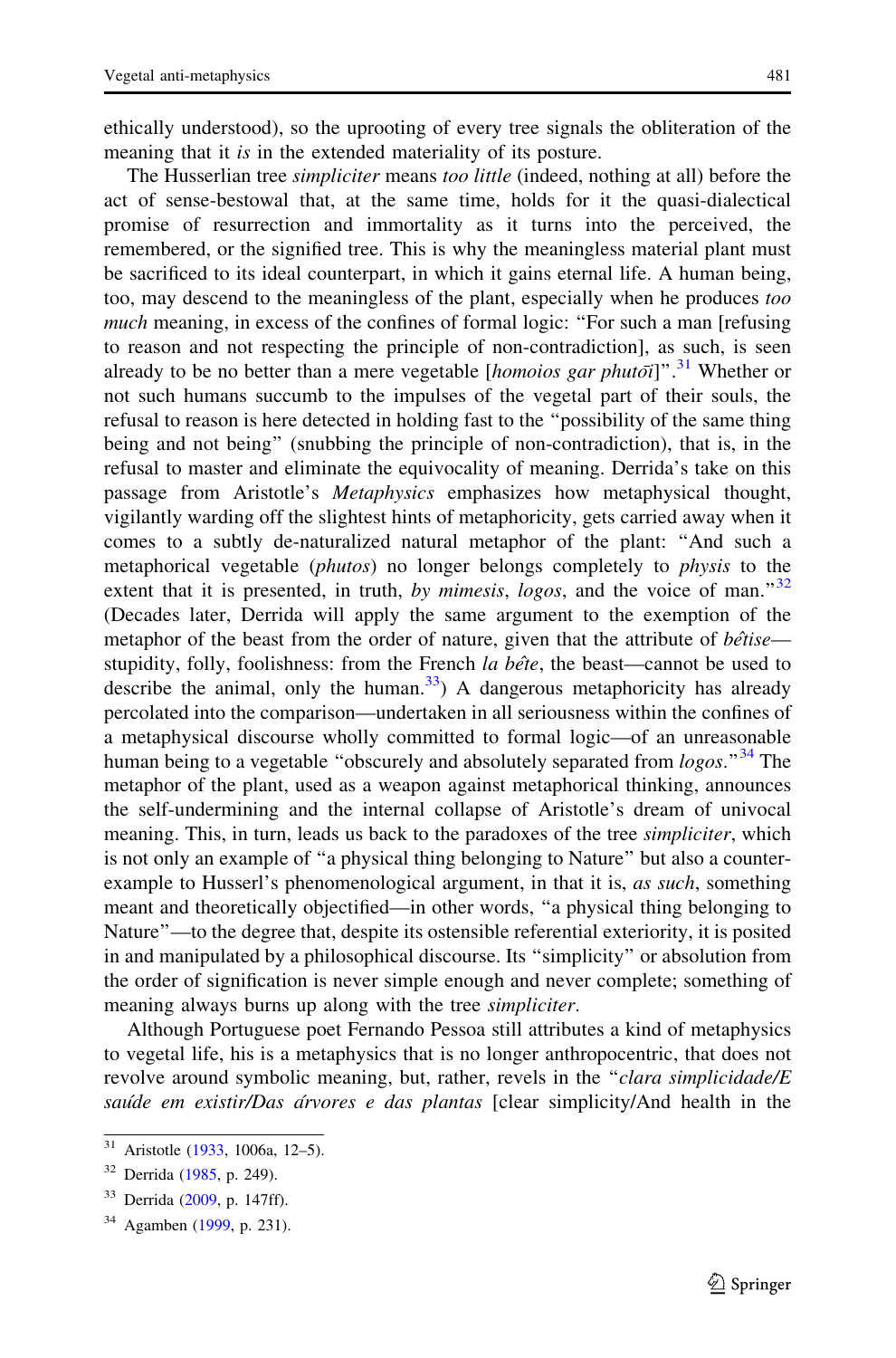existence/Of the trees and of the plants]." $35$  Alberto Caeiro, the pastoral literary persona (heteronym) of Pessoa, is highly attuned to the otherness of vegetal meaning in his refusal to consider the absence of conscious thought as the index of absolute meaninglessness. As though anticipating the impossible desire of Francis Ponge, who wishes to lose his head, emulating the headless plant, he praises the metaphysics of plants: ''Metaphysics? What metaphysics do those trees have?/To be green and lush and to have branches/And to bear fruit at the right time…/But what better metaphysics than theirs,/The metaphysics of not knowing for what they live/ And of not knowing that they do not know it?".<sup>36</sup> Much more is at stake here than the conventional ascription of innocence to vegetal life would intimate; what Caeiro hints at is the non-privative dimension of a thought-free way of being and a corresponding indication that thinking itself is a defect (if not a disease), an anomaly within the order of the existence of plants. Implicitly concurring with both Nietzsche, for whom empty contemplation is an illness, and with Heidegger, who supports the view that the theoretical attitude is a sickly product of a failure in the practical comportment of the ready-to-hand, the author of these lines affirms the disconnect between life and knowledge, between existence and the brooding about its meaning or purpose (''The metaphysics of not knowing for what they live/and of not knowing that they do not know it''). The spatial and practical vegetal meaning bereft of consciousness completes the de-centering of metaphysics in plant life and parades the lack of inner essence that would be hidden behind the surface level of its phenomenal appearances. Despite the Socratic pronouncement in Phaedrus that "the trees are not willing to teach [us] anything,"  $37$  what we can learn from the plants' ''clear simplicity'' is an inherently superficial mode of existence, which we, humans, are rarely satisfied with, even though we are absorbed in it during a significant portion of our lives.

### 4 Essential superficiality: Toward a model of vegetal being

We have already touched upon the essential superficiality of plants with regard to their exteriority (to themselves) and sheer phenomenality. Metaphysically speaking, vegetal life is superficial because it does not boast a deep essence, that is, because a plant may cast off virtually any of its parts without being fatally affected by this loss. The author of *De Plantis* was the first to remark upon this puzzling behavior of various parts of plants, such as the leaves and the fruit, that ''often fall off from them even without being cut off."<sup>38</sup> But pseudo-Aristotle refrains from defining the entire vegetal being as essence-free, instead highlighting the parallel between these ''detachable'' parts, which may be lost without the infliction of damage upon the rest of the living being, and the equally superfluous nails and hair of human beings. His thinking is promptly brought back into the familiar metaphysical fold (and plunged

<sup>35</sup> Pessoa ([1969,](#page-20-0) p. 206).

<sup>36</sup> Pessoa ([1969,](#page-20-0) p. 207).

 $37$  Plato ([1914,](#page-20-0) p. 230d).

<sup>38</sup> Aristotle [attributed] ([1963,](#page-19-0) pp. 318b, 10–15).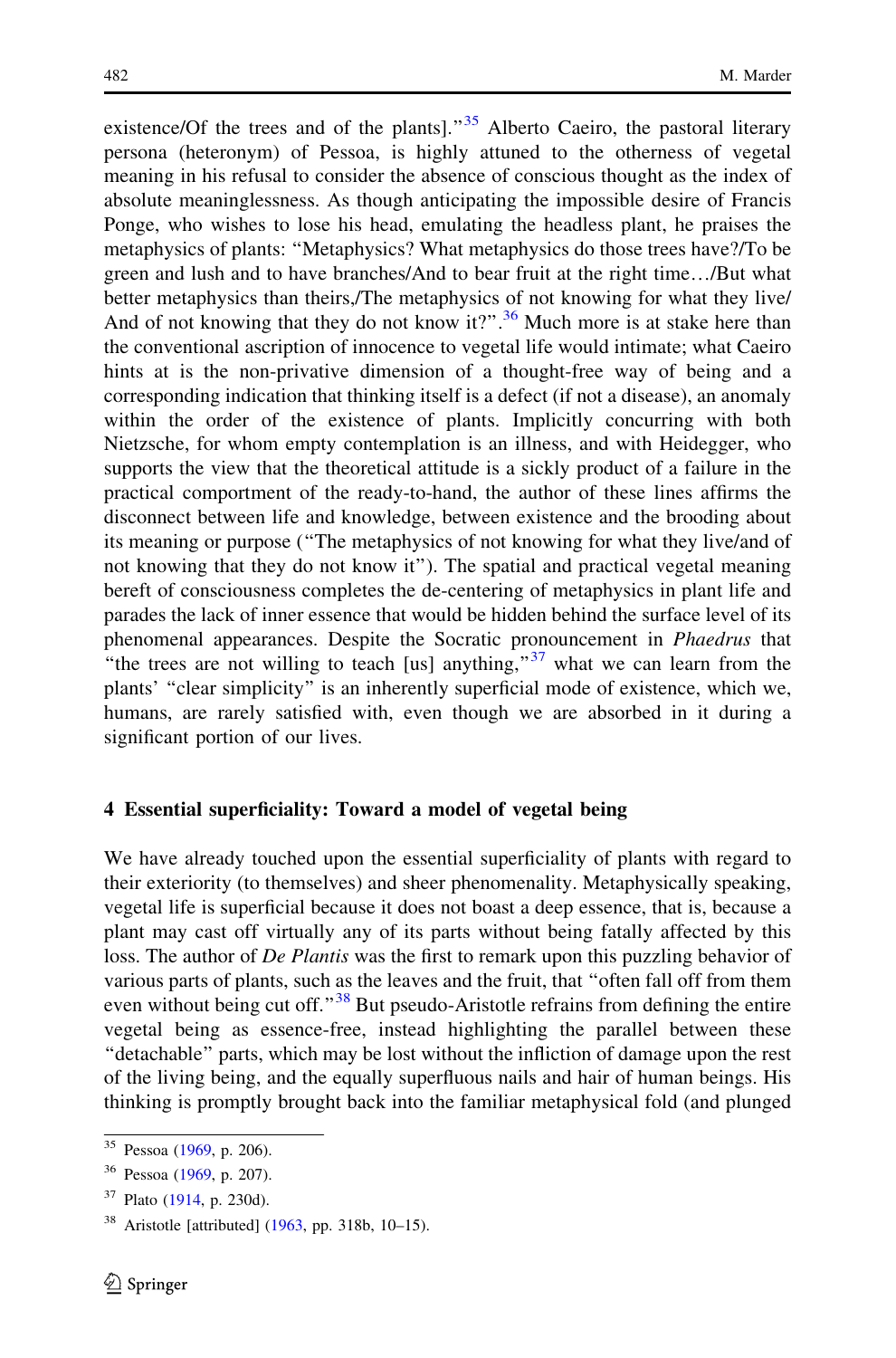into the dimension of depth) as soon as it contemplates the role of the root as ''the source of life," *aitian zoes*, and of the stem, in its erection out the ground, as "comparable to the stature of man."<sup>39</sup> Periodically shedding its leaves does not present a danger to the continued life of the plant that, actually, survives the harsh seasons thanks to this sacrifice. But detach it from its vital source (or ''cause'') and it will immediately perish: such is the assumption of the early vitalist essentialism, which inaugurates the view that both the plant and the animal are organisms, or living totalities, where the organic parts are subordinated to the demands of the whole.

It is an achievement of Derridian deconstruction to have revealed that the detachable, ''prosthetic,'' and ostensibly superfluous supplement is the hidden, disavowed source of that which it supplements. The leaf is, perhaps, the very embodiment of supplementarity, because it is something superadded onto the trunk and the branches, more often than not on a temporary basis. In Goethe's The Metamorphosis of Plants the logic of the deconstructive supplement plays itself out avant la lettre, precisely, when it comes to the status of the leaf in the development of plants. According to Goethe, metamorphosis, change of form, the process of becoming-other, is not merely one of the features of vegetal life; it is this life itself. The primacy of change over the stability and identity of the plant is deduced in this influential botanical monograph from the permutations of the leaf, whose thickening contraction yields a seed, whose refinement turns it into a petal, and whose ''greatest expansion" accounts for the emergence of a fruit.<sup>40</sup> The depth of the root, the fruitfulness of the seed, the thickness and overwhelming size of a tree trunk are all construed in terms of the rhythmic vacillations of the leaf that successively experiences phases of expansion and contraction. Like human corporeality, the plant's body is all skin, a mere surface, sometimes thin to the point of transparency, sometimes thick and dense, as though in commemoration of the inorganic nature, to which it stays relatively close.<sup>41</sup> The mystical aura of the seed taken to be an originary principle—suffice it to mention, in this respect, the pre-Socratics' fascination with spermata and Ovid's haunting description of the originary chaos as full of "warring seeds [*discordia semina*] of ill-matched elements" $42$ —is debunked in keeping with the overturning of causal relations (the effects become the causes of the cause) and of priorities (the first becomes second, and the second—first) in the logic of supplementarity. That which is the most superficial finally takes the place of the most fundamental: the leaf usurps the originary status of the seed.

When Goethe resolutely argues for "the fruitfulness hidden in a leaf",  $43$  he embraces the absolute superficiality of vegetal being and adds a new twist to the cryptic statement of St. Thomas Aquinas, vita in plantis est occulta, "life is hidden

<sup>39</sup> Aristotle [attributed] ([1963,](#page-19-0) pp. 319a, 23–25).

 $40$  Goethe [\(2009](#page-19-0), p. 65).

<sup>&</sup>lt;sup>41</sup> "Yet it [the body] is a skin, variously folded, refolded, unfolded, multiplied, invaginated..." [Nancy ([2008,](#page-19-0) p. 15)].

 $42$  Ovid [\(1984](#page-19-0), I, 9).

<sup>43</sup> Goethe [\(2009](#page-19-0), p. 67).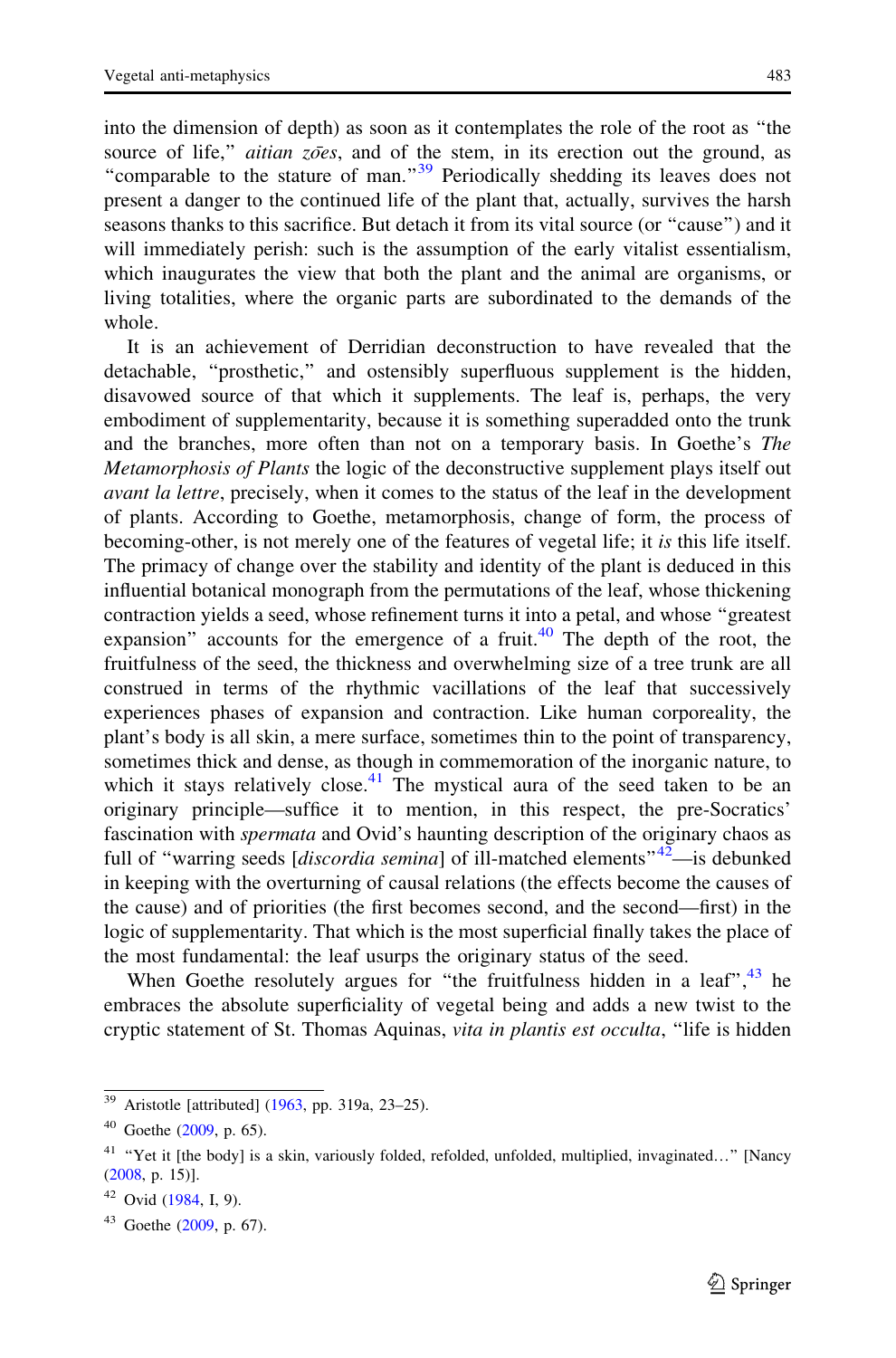in plants."<sup>44</sup> The mystery of this life is not buried in the deep recesses of the seed or of the earth, for it resides in the very figure of the surface, of that which is given to sight and turned toward light, the figure of being-exposed, the leaf. Yet, the antimetaphysical bend of Goethe's text is eclipsed by a lamentable imposition of identity onto the plant, whose differences in form are reduced to a self-same substratum underwriting them: "The process by which *one and the same organ* appears in a variety of forms has been called the metamorphosis of plants. $145$  And, again: ''Earlier I tried to make as clear as possible that the various plant parts developed in sequence are intrinsically identical despite their manifold differences in outer form." $46$  A crystal-clear distinction between the inner and the outer, the one and the many, the unapparent identical core, on the one hand, and the appearance of ''manifold differences,'' on the other, recuperates the organizing set of metaphysical dichotomies that suffocate vegetal life by virtue of this life's philosophical misappropriation. Even the displacement of the origin as a result of the relegation of fruitfulness to the leaf is derailed by Goethe's metaphysical zeal. Having developed, in theory, the primal form of the plant, he embarked on a search for the archetypal plant, Ur-Pflanz, meant to supply the empirical proof for his theory. Thus, in a letter from Naples dated ''May 1787,'' Goethe confided in Herder: ''The primal plant is going to be the strangest creature in the world, which nature itself will envy me."<sup>47</sup> It is going to be, more concretely and in an eerie anticipation of genetic manipulation based on the DNA structure, an actually existing generic blueprint of plant-being, from which still nonexistent plant varieties would be derived.

The idea that vegetal difference is inessential migrated from Goethe's theory of metamorphosis to Hegel's dialectical enunciation of plant nature. Hegel recognizes that, though an organic being, the plant is not an organism, because, in it, ''the difference of the *organic parts* is only a superficial *metamorphosis* and one part can easily assume the function of the other…In the plant, therefore, the members are particular only in relation to each other, not to the whole; the members themselves are in turn wholes, as in the dead organism where in sedimentary strata they are also external to one another."<sup>48</sup> The difference of plant parts is no difference, one predicated on "a superficial *metamorphosis*" that overlays the undifferentiated substratum of nascent organic life still in a tight grip of the inorganic mineral world. But neither does the language of sameness befit vegetal life, since the plant falls short of positing its self-identity in a mediated relation to itself as other. At the very least, the inapplicability of either of the two terms should have given the philosopher a pause and should have been taken as a clue for the fact that metaphysical and dialectical categories do not pertain to this kind of life lived on the hither side of the distinction between the same and the other. Dialectically speaking, the externality of parts in relation to the whole and to each other engrains death itself into vegetal life, as Hegel's analogy demonstrates. The plant, for Hegel, is a

<sup>44</sup> Aquinas ([1952,](#page-19-0) Q.LXIX, A2).

 $45$  Goethe [\(2009](#page-19-0), p. 6), emphasis added.

<sup>46</sup> Goethe [\(2009](#page-19-0), p. 56).

 $47$  Goethe [\(1962](#page-19-0), p. 310).

<sup>48</sup> Hegel [\(2004](#page-19-0), pp. 303–304).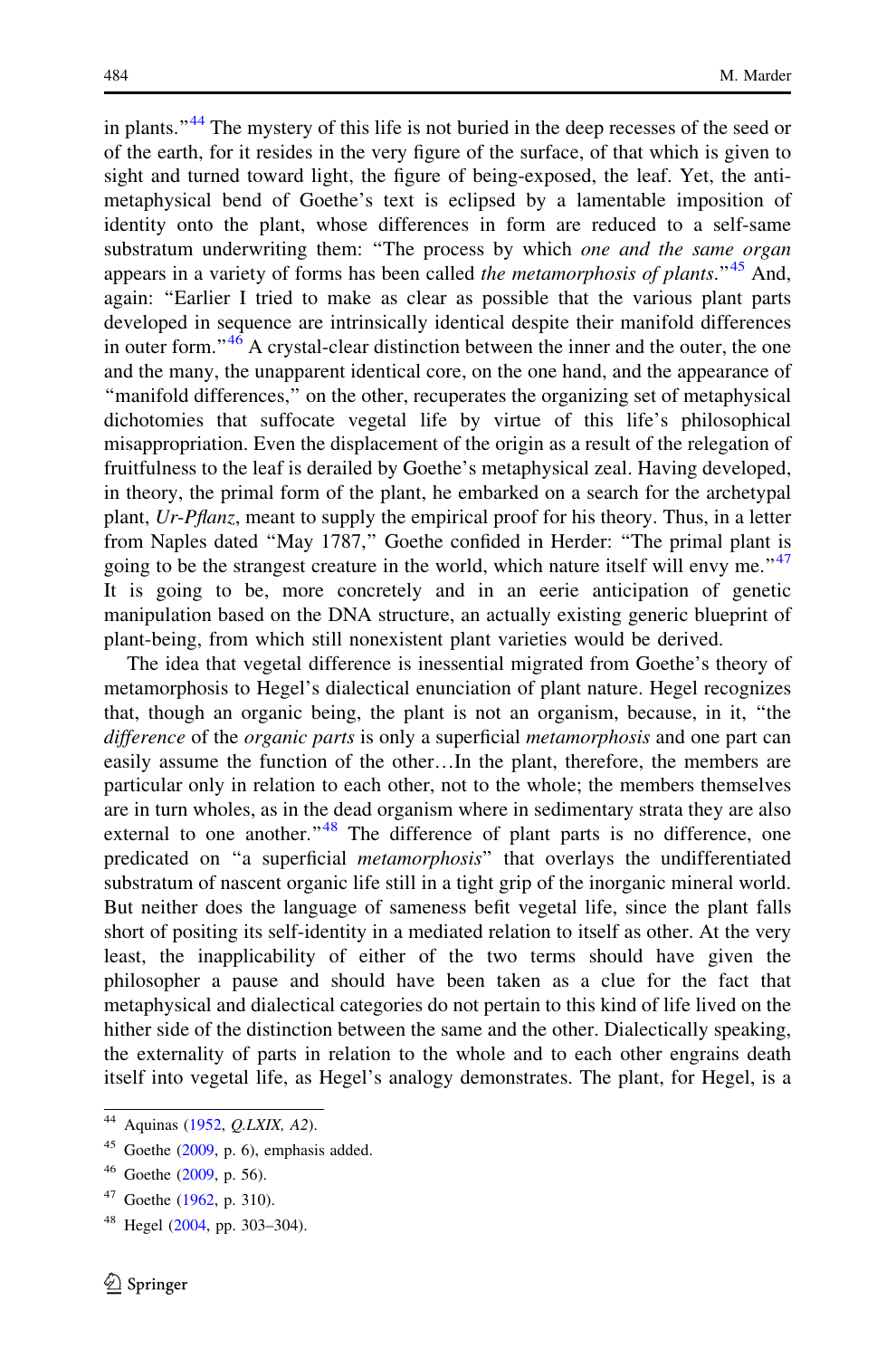novice in the sphere of the living entirely identified with the organicity of a selfproliferating totality.

If the plant is not an organism consisting of interdependent organs, it may not be conceived as a totality or as a differentiated whole. Its parts, likewise, transcend the distinction between "part" and "whole"; in their externality to one another, they are both members of a plant and independent entities in their own right. Unbound from the logic of the totality, they constitute a provisional unity of multiplicities (''the plant,'' in an apt expression of a nineteenth century French botanist Brisseau-Mirbel, "is...a collective being"<sup>49</sup>), a loose community that is not interlaced with the ironclad ties of an inner essence. The plant, whose forms and functions are fluid, is not an organism but what Deleuze and Guattari term a ''body without organs,'' a mode of dis-organization, "a pure multiplicity of immanence."<sup>50</sup> It is astonishing, therefore, that a particular plant—the tree—is singled out by the authors of A Thousand Plateaus as the model of a hierarchical arrangement of multiplicities and of the differences between products and reproductions (tracings), originary and derivative elements: ''The tree articulates and hierarchizes tracings; tracings are like the leaves of a tree."<sup>51</sup> Deleuze and Guattari seem to forget that the leaf is neither an organ of a larger whole, nor a derivation from the original stem-root structure. In and of itself, it is an infinitely iterable and radically egalitarian building block of the tree, for it is, at once, the source, the product, and the miniature reproduction of vegetal being, from which it may always fall away. Wreaking havoc in the differential valuations of copies versus originals and enacting a veritable anarchy, the plant's ''body without organs'' is not subject to a hierarchical organization. It maintains conceptual horizontality even in the tree's spatial verticality.

After this brief detour, let us return to the Goethe-Hegel nexus. The most significant disagreement between the two German authors, when it comes to the philosophy of plants, pertains to the status of sexual difference (and, more generally, organic differentiation) in vegetal life. For Goethe, the metamorphosis of plants is a teleological development, in the course of which the leaf is gradually refined and even ''spiritualized'' in its transformation into the flower, a garland surrounding its sexual organs. ''By changing one form into another,'' notes Goethe, ''it [the plant] ascends—as on a spiritual ladder—to the pinnacle of nature: propagation through two genders."<sup>52</sup> The *telos* of the leaf, in its literal and metaphorical journey out of the coarseness of the seed and the darkness of the soil toward the vast airy expanse, toward the light, and toward the objectification of the luminous in the colorful fragility of the flower, is individuation and sexual difference serving as the basis for ontological difference between spiritless matter and actualized spirit. On this account, the plant develops sexual *organs*, while the iterations of the same—the leaf—produce qualitatively different, organically differentiated, outcomes. It is this presupposition that Hegel dismantles, arguing that the plant is unable to muster enough individuality to oppose itself to an individual of a different sex: ''The

 $49$  Qtd. in Canguilhem ([2008,](#page-19-0) p. 41).

<sup>&</sup>lt;sup>50</sup> Deleuze and Guattari [\(1987](#page-19-0), p. 157).

 $51$  Deleuze and Guattari [\(1987](#page-19-0), p. 12).

 $52$  Goethe [\(2009](#page-19-0), p. 6).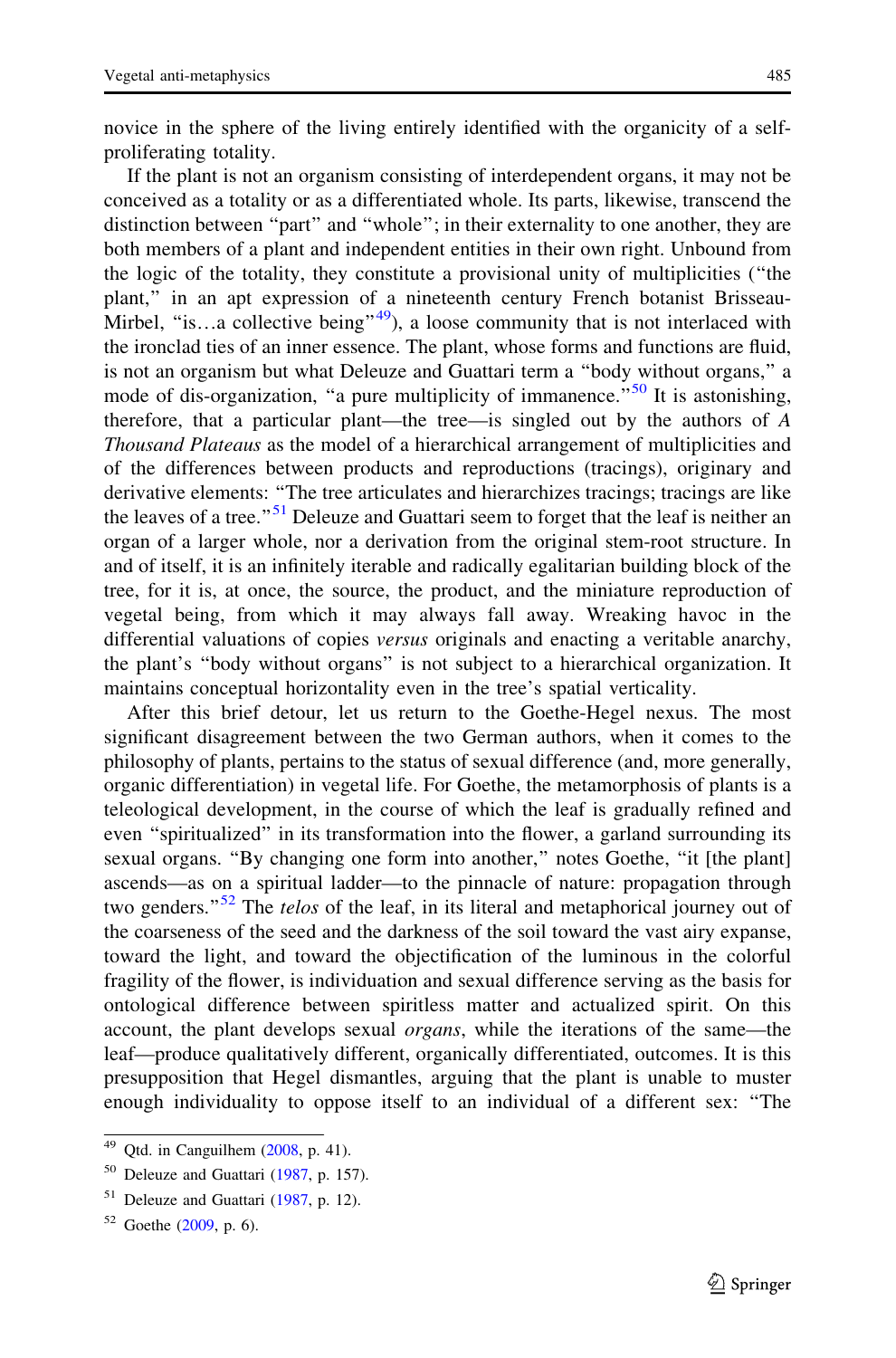different individuals cannot therefore be regarded as of different sexes because they have not been completely imbued with the *principle* of their opposition..."<sup>53</sup> Although sexual difference surfaces for the first time in a plant, it thereby signals a dialectical transition to what is not a plant, namely, to the animal completely imbued with sexuality that is inseparable from its entire embodied being. Of course, Hegel does not deny that pollination is a sexual mode of reproduction, but he treats this mode as redundant within the overall framework of the existence of plants: the entire vegetal ''genus-process'' is ''on the whole, superfluous since the process of formation and assimilation is already reproduction as production of fresh individuals," $54$  so much so that the "seed which is produced in a fruit is a superfluity. $\frac{55}{10}$  What stood for the pinnacle of the plant's spiritual development in Goethe turns out to be a superfluous appendage in Hegel's philosophy. Despite the mediation of dialectical self-understanding through vegetal metaphors—such as the interplay between the deep essence and the appearances as a relation between the kernel and the shell—the seed of the actual plant turns into a luxurious excess, in Hegel as well as in Bergson,  $56$  the excess ready to be discarded by the dialectical machinery at any moment.

It is easy to forgive Hegel for his ignorance of the much later discoveries that the sexuality of plants is so complex that it is regulated by hormones—for instance, soy beans contain large quantities of phytoestrogens, similar to the human estrogen—or that the introduction of mammalian sex hormones into plants induces flowering and affects the ratio of female to male flowers.<sup>57</sup> What is unforgivable, nonetheless, is that his approach to vegetal sexuality condenses in itself, as though in a philosophical microcosm, the metaphysical mishandling of plants. The absence of individuality, inner differentiation, and oppositionality in vegetal being boils down, in the elaboration on the ''genus-process,'' to the castration of the plant incapable of accommodating sexual difference. But, in the first instance, it is this difference as such that falls prey to the knife of dialectics that simplifies the entire realm of sexuality to an oppositional relation between two sexes, thanks to which each finds the individuality proper to it. A violent dialectical reduction takes it for granted that only two alternatives exhaust the entire array of sexualities, discernable, especially, in the pre-individuated state defined by Freud in terms of the ''polymorphous perversity'' of the infant, and by Heidegger as the ''neutrality'' of Dasein. Apropos of the multifaceted sexual differences of Dasein, Derrida writes in the Geschlecht series: "If *Dasein* as such belongs to neither of the two sexes, this doesn't mean that its being is deprived of sex. On the contrary, here one must think of a predifferentiated, rather a pre-dual, sexuality—which doesn't necessarily mean unitary, homogeneous, or undifferentiated...[but] more originary than a dyad."<sup>58</sup> Multiple vegetal sexualities will reinforce the dispersed multiplicity of vegetal being that

<sup>53</sup> Hegel [\(2004](#page-19-0), p. 344).

<sup>54</sup> Hegel [\(2004](#page-19-0), p. 343).

<sup>55</sup> Hegel [\(2004](#page-19-0), p. 348).

<sup>56</sup> Bergson ([2005,](#page-19-0) p. 49).

<sup>57</sup> Janeczko and Skoczowski ([2005,](#page-19-0) p. 75).

<sup>58</sup> Derrida ([1978,](#page-19-0) p. 72).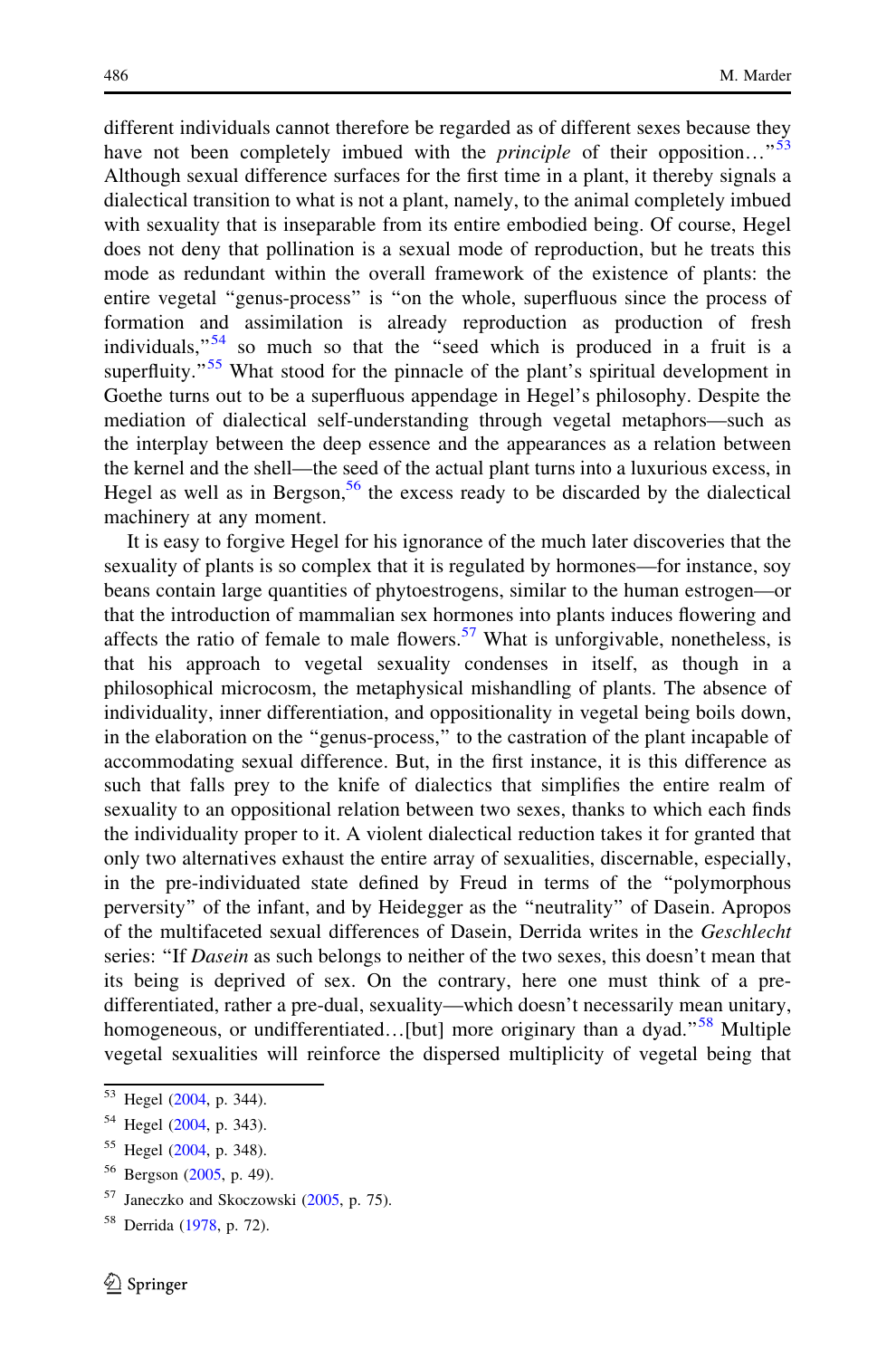does not adopt an oppositional stance toward its surroundings. The pre-dual sexualontological constitution of animals and humans is a legacy of vegetal dissemination. Just as the ''neutrality'' of Dasein saturates it with sexuality to the brink, overflowing the dyadic relation, so the indifference of vegetal sex life surpasses the logic of oppositionality and produces differences without regard to the exigencies of sameness.

Alluding to the heteronomy of plants, Hegel views the seed as ''an indifferent thing": "In the grain of seed [*Samenkorn*] the plant appears as a simple, immediate unity of the self and the genus. Thus, the seed, on account of the immediacy of its individuality, is an indifferent thing; it falls into the earth, which is for it the universal power."<sup>59</sup> We might add that the seed, entrusted to the randomness of chance and the externality of its medium (the earth), maintains an ineliminable possibility of being wasted, spread, or spent for nothing, the possibility that is indicative of its freedom. But before the fall of the Hegelian seed into the earth, the plant's lack of individuality is cast in terms of the ''simple, immediate unity of the self and the genus.'' Given that the seed's self, relegated to the universality of the element and of light, is always external to itself, this unity is, at the same time, a disunity, a double indifference of the light and the earth to the seeds they nourish and of the seeds to their self-preservation, their own fate, since they have no intimate self to preserve. With this observation, we have stepped over the threshold of Derridian dissemination, where the breakdown of the unity and identity of the seed spells out the multiplicity it shelters even in the singular form: ''…numerical multiplicity does not sneak up like a death threat upon a germ cell previously one with itself. On the contrary, it serves as a path-breaker for 'the' seed, which therefore produces (itself) and advances only in the plural. It is a singular plural, which no single origin will have preceded."<sup>60</sup> In its singularity, the seed is already a legion: whether spilled or spread, it is both one and many. Denoting animal and vegetal modes of reproduction alike, it is, nevertheless, uniquely appropriate to each animal and to each plant. The seed's singular plurality, adopted by Jean-Luc Nancy in his own thinking of community, <sup>61</sup> thus, sketches out a model of justice understood as the aporetic confluence of indifferent universality (''seed'' defying the boundaries between species and even kingdoms) and attention to singularity (its appropriateness to each).

The figure of the plant that, like a weed, incarnates everything the metaphysical tradition deems to be improper, superficial, inessential, purely exterior, turns into the prototype of a post-metaphysical being. Plants are the weeds of metaphysics: devalued, unwanted in its carefully cultivated garden, yet growing in-between the classical metaphysical categories of the thing, the animal, and the human—for, the place of the weed is, precisely, in-between $62$ —and quietly gaining the upper hand over that which is cherished, tamed, and ''useful.'' Despite all the abuses to which they are subjected, the weeds and, more generally, the plants will outlive

<sup>59</sup> Hegel [\(2004](#page-19-0), p. 323).

<sup>60</sup> Derrida ([1983,](#page-19-0) p. 304).

 $61$  Cf. Nancy ([2000\)](#page-19-0).

 $62$  Deleuze and Guattari [\(1987](#page-19-0), p. 19).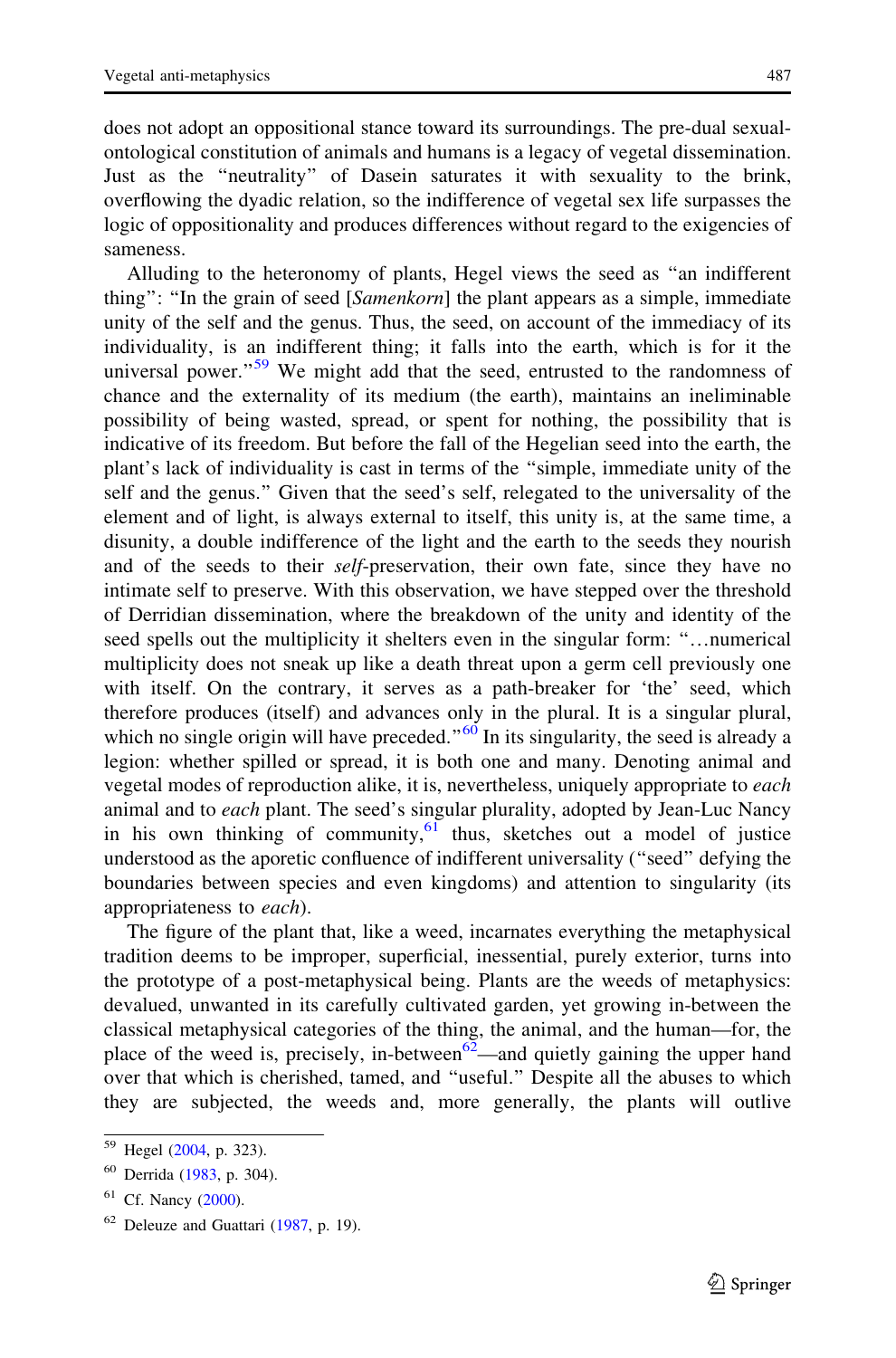<span id="page-19-0"></span>metaphysics. And, from the vantage point of this survival or ''after-life,'' they will teach us, humans, what it means to be a subject, to be in the world, to be with others, to be.

#### References

- Agamben, Giorgio. 1999. Potentialities: Collected essays in philosophy (ed. and trans: Daniel Heller-Roazen). Stanford: Stanford University Press.
- Aquinas, St. Thomas. 1952. The Summa theologica of Saint Thomas Aquinas (trans: Fathers of the English Dominican Province and rev: Daniel J. Sullivan). Chicago: Encyclopedia Britannica.

Ariew, Roger. 1992. Descartes and the tree of knowledge. Synthese 92(1): 101–116.

- Aristotle. 1963. De Plantis. In In minor works. Loeb Classical Library, vol. 307, 141–236. Cambridge, MA: Harvard University Press.
- Aristotle, 1933. Metaphysics. Loeb Classical Library 271 and 287. Cambridge, MA: Harvard University Press.

Bergson, Henri. 2005. Creative evolution. New York: Barnes & Noble Books.

- Canguilhem, Georges. 2008. Knowledge of life (trans: Stephanos Geroulantos and Daniela Ginsburg). New York: Fordham University.
- Deleuze, Gilles and Felix Guattari. 1987. A thousand plateaus: Capitalism and schizophrenia (trans: Brian Massumi). Minneapolis: University of Minnesota Press.
- Derrida, Jacques. 1978. Sexual difference, ontological difference. Research in Phenomenology 8: 65–83.
- Derrida, Jacques. 1983. Dissemination (trans: Barbara Johnson). Chicago & London: University of Chicago Press.
- Derrida, Jacques. 1985. *Margins of philosophy* (trans: Alan Bass). Chicago & London: University of Chicago Press.
- Derrida, Jacques. 1986. Glas (trans: John P. Leavey & Richard Rand). Lincoln & London: University of Nebraska Press.
- Derrida, Jacques. 2009. The beast and the sovereign (trans: Geoffrey Bennington). Chicago & London: University of Chicago Press.
- Descartes, Rene. 1991. Principles of philosophy (trans: Valentine Miller). Dodrecht: Kluwer.
- Goethe, Johann Wolfgang. 1962. Italian journey. London: Collins/Penguin.
- Goethe, Johann Wolfgang. 2009. The metamorphosis of plants. Cambridge, MA: MIT Press.
- Hegel, G.W.F. 2004. Philosophy of nature: Encyclopedia of the philosophical sciences, Part II (trans: A.V. Miller). Oxford: Oxford University Press.
- Heidegger, Martin. 1966. Discourse on thinking (trans: John Anderson & Hans Freund). New York: Harper & Row.
- Husserl, Edmund. 1983. Ideas pertaining to a pure phenomenology and to a phenomenological philosophy, first book (trans: F. Kersten). Dodrecht, Boston & London: Kluwer Academic Publishers.
- Janeczko, Anna, and Andrzej Skoczowski. 2005. Mammalian sex hormones in plants. Folia Histochemica et Cytobiologica 43(2): 71–79.
- la Mettrie, Julien. 1994. Man a machine and man a plant (trans: by Richard Watson & Maya Rybalka). Indianapolis & Cambridge: Hackett.
- Miller, Elaine. 2002. The vegetative soul: From philosophy of nature to subjectivity in the feminine. Albany, NY: SUNY.
- Nancy, Jean-Luc. 2000. Being singular plural (trans: Robert Richardson & Anne O'Byrne). Stanford: Stanford University Press.
- Nancy, Jean-Luc. 2008. Corpus (trans: Richard Rand). New York: Fordham University Press.
- Nietzsche, Friedrich. 2009. Writings from the early notebooks, ed. Raymond Geuss and Alexander Nehamas. Cambridge: Cambridge University Press.
- Novalis, 1992. Fragmentos de Novalis, ed. Rui Chafes. Lisboa: Assirio & Alvim.

Oken, Lorenz. 1847. Elements of physiophilosophy (trans: Alfred Tulk). London: The Ray Society.

Ovid, Metamorphoses. 1984. Loeb Classical Library, vol. 42. Cambridge, MA: Harvard University Press.

Parkes, Graham. 1994. Composing the soul: Reaches of Nietzsche's psychology. Chicago: University of Chicago Press.